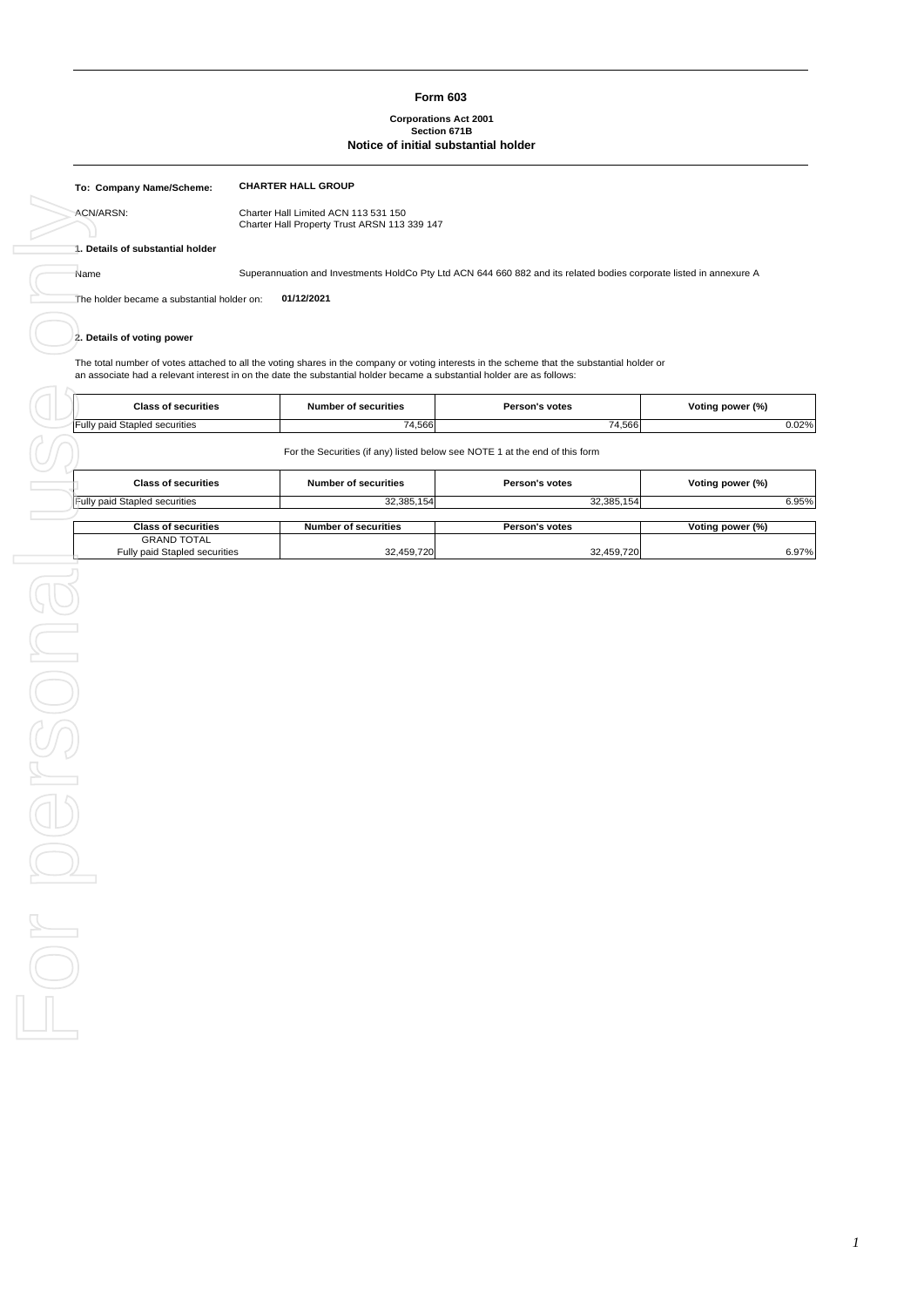#### **3. Details of relevant interests**

The nature of the relevant interest the substantial holder or an associate had in the following voting securities on the date the substantial holder became a substantial holder are as follows:

| <b>Holder of relevant interest</b>                                   | Nature of relevant interest                                                                                                                                                                                                                                                                                                                                                                                                                                                                                                                                                                                                                                                                                                                                                                                                                                                                                                                                                                                                                                                                                                                                                                                                                                                                                                                                                                                                                                           | Class and number of securities           |
|----------------------------------------------------------------------|-----------------------------------------------------------------------------------------------------------------------------------------------------------------------------------------------------------------------------------------------------------------------------------------------------------------------------------------------------------------------------------------------------------------------------------------------------------------------------------------------------------------------------------------------------------------------------------------------------------------------------------------------------------------------------------------------------------------------------------------------------------------------------------------------------------------------------------------------------------------------------------------------------------------------------------------------------------------------------------------------------------------------------------------------------------------------------------------------------------------------------------------------------------------------------------------------------------------------------------------------------------------------------------------------------------------------------------------------------------------------------------------------------------------------------------------------------------------------|------------------------------------------|
| Avanteos Investments Limited<br>ACN 096 259 979                      | Relevant interest under paragraph $608(1)(a)$ , $608(1)(b)$<br>and $608(1)(c)$ of the Corporations Act 2001 (Cth),<br>being a relevant interest arising as a result of being the<br>registered holder of the relevant securities in its<br>capacity as a superannuation trustee and in its capacity<br>as administrator of managed accounts. In addition, if<br>any OTC derivatives, warrants or other securities<br>(other than ordinary shares or ordinary units (as<br>applicable)) are referred to below in this row, the<br>relevant interest in respect of those securities arises<br>under subsection 608(8) being an accelerated relevant<br>interest held in the same capacity.                                                                                                                                                                                                                                                                                                                                                                                                                                                                                                                                                                                                                                                                                                                                                                              | 74,566 Fully paid Stapled securities     |
| Colonial First State Investments Limited<br>(Note 1) ACN 002 348 352 | Relevant interest under paragraph $608(1)(b)$ and/or<br>$608(1)(c)$ of the Corporations Act 2001 (Cth), being a<br>relevant interest arising from having the residual<br>power to control the exercise of the right to vote<br>attached to securities and/or to control the exercise of<br>the power to dispose of securities in its capacity as a<br>responsible entity of a managed investment scheme<br>(which managed investment scheme is not managed<br>by either Colonial First State Investments Limited or a<br>related body corporate). In addition, if any OTC<br>derivatives, warrants or other securities (other than<br>ordinary shares or ordinary units (as applicable)) are<br>referred to below in this row, the relevant interest in<br>respect of those securities arises under subsection<br>608(8) being a residual accelerated relevant interest<br>held in the same capacity. Colonial First State<br>Investments Limited has authorised the manager of<br>each such managed investment scheme to exercise the<br>powers referred to in paragraph 608(1)(b) and/or<br>$608(1)(c)$ of the Corporations Act 2001 (Cth) in<br>relation to those securities managed by the manager to<br>the exclusion of Colonial First State Investments<br>Limited except for provisions allowing Colonial First<br>State Investments Limited to terminate the agreement<br>with the manager or to exercise those powers where<br>the agreement is terminated. | 32,385,154 Fully paid Stapled securities |
| <b>Colonial First State Investments Limited</b><br>ACN 002 348 352   | Relevant interest under paragraph $608(1)(b)$ and/or<br>$608(1)(c)$ of the Corporations Act 2001 (Cth), being a<br>relevant interest arising from having the power to<br>control the exercise of the right to vote attached to<br>securities and/or to control the exercise of the power to<br>dispose of securities in its capacity as a responsible<br>entity of a managed investment scheme (which<br>managed investment scheme is managed by Colonial<br>First Statement Investments Limited or a related body<br>corporate). In addition, if any OTC derivatives,<br>warrants or other securities (other than ordinary shares<br>or ordinary units (as applicable)) are referred to below<br>in this row, the relevant interest in respect of those<br>securities arises under subsection 608(8) being an<br>accelerated relevant interest held in the same capacity.                                                                                                                                                                                                                                                                                                                                                                                                                                                                                                                                                                                            | 32,385,154 Fully paid Stapled securities |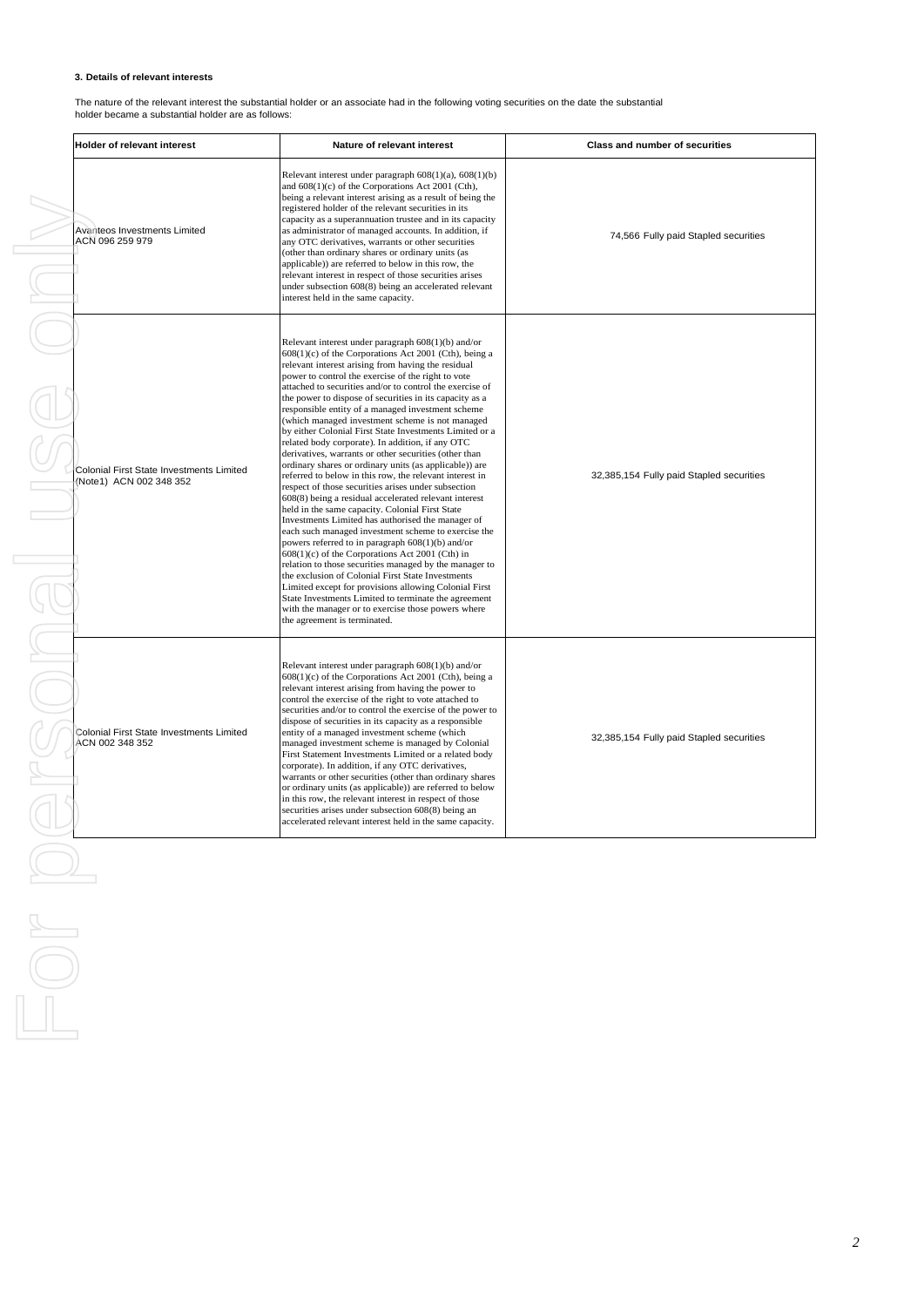## **4. Details of present registered holders**

The persons registered as holders of the securities referred to in paragraph 3 above are as follows

| <b>Holder of relevant</b><br>interest                                       | Registered holder of<br>securities                  | Person entitled to be<br>registered as holder | Class and number of securities              |
|-----------------------------------------------------------------------------|-----------------------------------------------------|-----------------------------------------------|---------------------------------------------|
| Avanteos Investments Limited<br>ACN 096 259 979                             | Avanteos Investments Limited                        |                                               | 74,566 Fully paid Stapled<br>securities     |
| <b>Colonial First State Investments Limited</b><br>(Note 1) ACN 002 348 352 | Citibank N A Hong Kong                              |                                               | 7,203,770 Fully paid Stapled                |
| <b>Colonial First State Investments Limited</b><br>(Note 1) ACN 002 348 352 | <b>Citicorp Nominees Pty Limited</b><br>(Australia) |                                               | 20,183,527 Fully paid Stapled<br>securities |
| <b>Colonial First State Investments Limited</b><br>(Note 1) ACN 002 348 352 | Northern Trust Company                              |                                               | 4,759,372 Fully paid Stapled                |
| <b>Colonial First State Investments Limited</b><br>(Note 1) ACN 002 348 352 | <b>UBS Nominees Pty Ltd</b>                         |                                               | 238,485 Fully paid Stapled                  |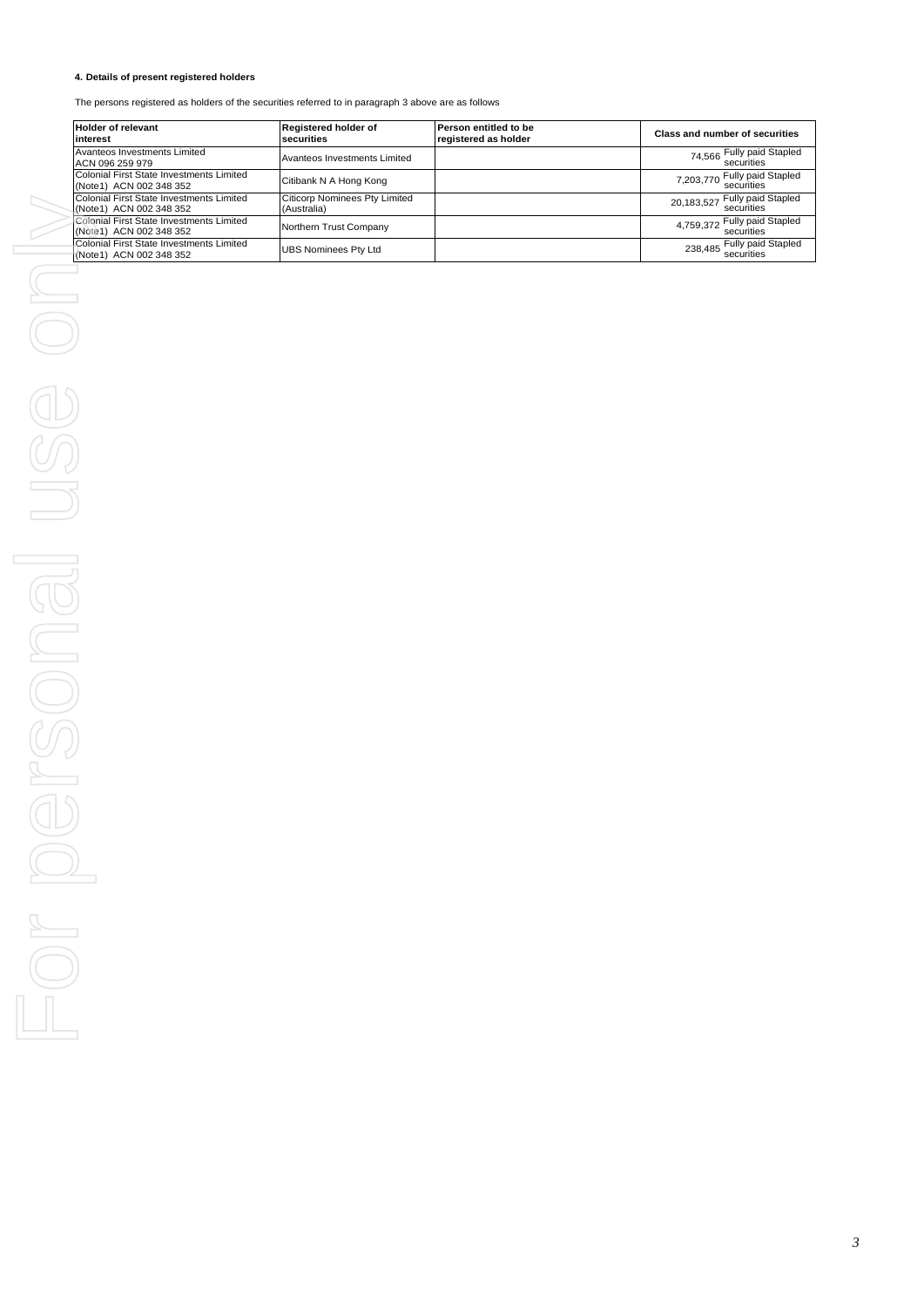### **5. Consideration**

The consideration paid for each relevant interest referred to in paragraph 3 above, and acquired in the four months prior to the day that the substantial holder became a substantial holder is as follows:

| <b>Holder of relevant</b><br>interest                                                                                                                                                                                                                                                                                                                                                                                                  | Date of acquisition | Consideration |          | Class and number of securities |
|----------------------------------------------------------------------------------------------------------------------------------------------------------------------------------------------------------------------------------------------------------------------------------------------------------------------------------------------------------------------------------------------------------------------------------------|---------------------|---------------|----------|--------------------------------|
|                                                                                                                                                                                                                                                                                                                                                                                                                                        |                     | Cash          | Non-cash |                                |
| See annexure B to this notice                                                                                                                                                                                                                                                                                                                                                                                                          |                     |               |          |                                |
| On 1 December 2021 Commonwealth<br>Bank of Australia and its subsidiary<br>Capital 121 Pty Ltd completed the<br>previously announced divestment of a<br>55% interest in the Colonial First State<br>business to KKR. As a result of the<br>divestment, Superannuation and<br>Investments HoldCo Pty Ltd as the<br>Holding Company of the Colonial First<br>State business has commenced filings<br>for the Colonial First State Group. |                     |               |          |                                |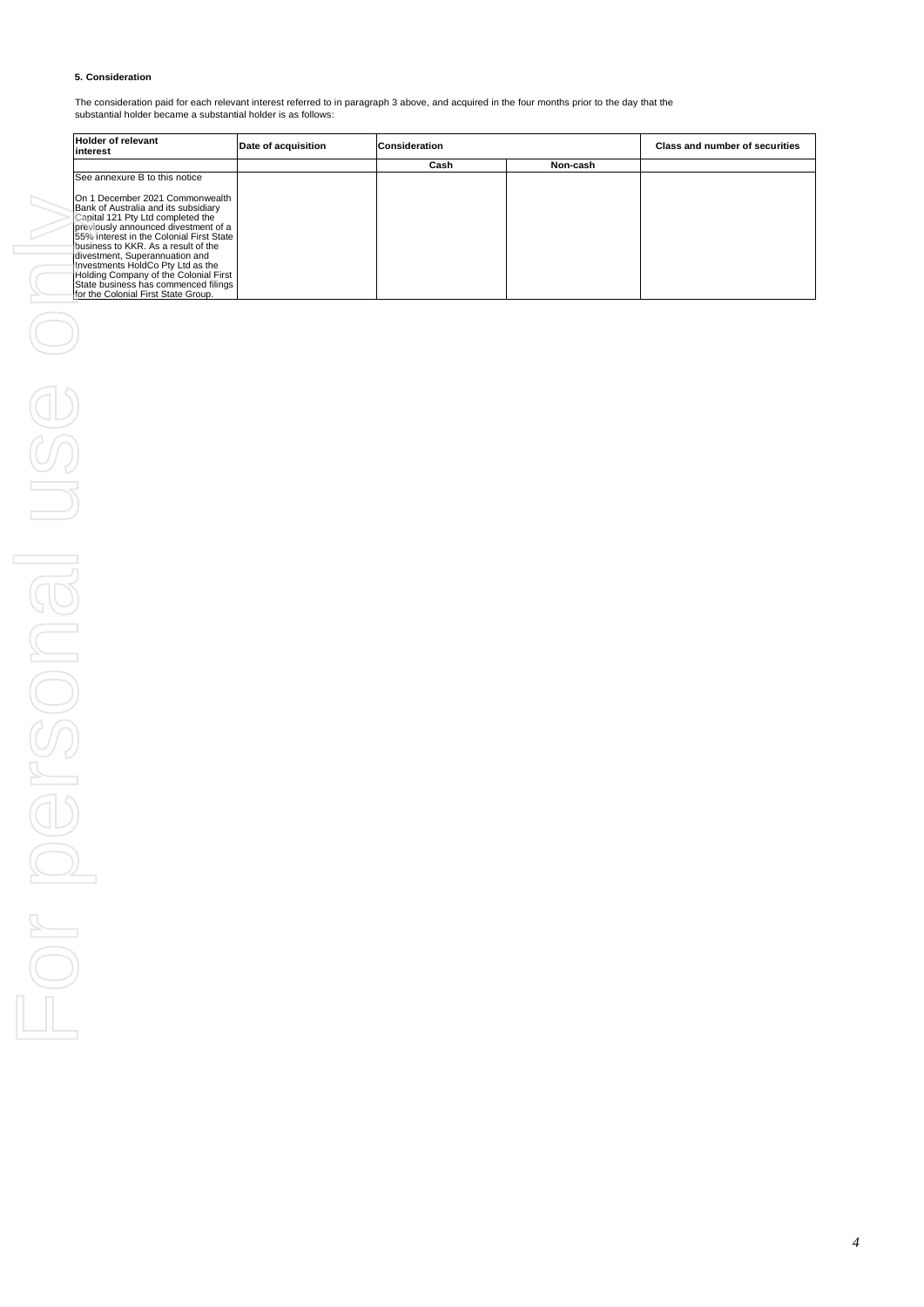### **6. Associates**

The reasons the persons named in paragraph 3 above are associates of the substantial holder are as follows:

| Name and ACN/ARSN (if applicable)                  |                 | Nature of association                                                                                                          |
|----------------------------------------------------|-----------------|--------------------------------------------------------------------------------------------------------------------------------|
| Avanteos Investments Limited                       | ACN 096 259 979 | An indirect wholly-owned subsidiary, and therefore related body corporate, of Superannuation and<br>Investments HoldCo Pty Ltd |
| <b>Colonial First State Investments</b><br>Limited | ACN 002 348 352 | An indirect wholly-owned subsidiary, and therefore related body corporate, of Superannuation and<br>Investments HoldCo Pty Ltd |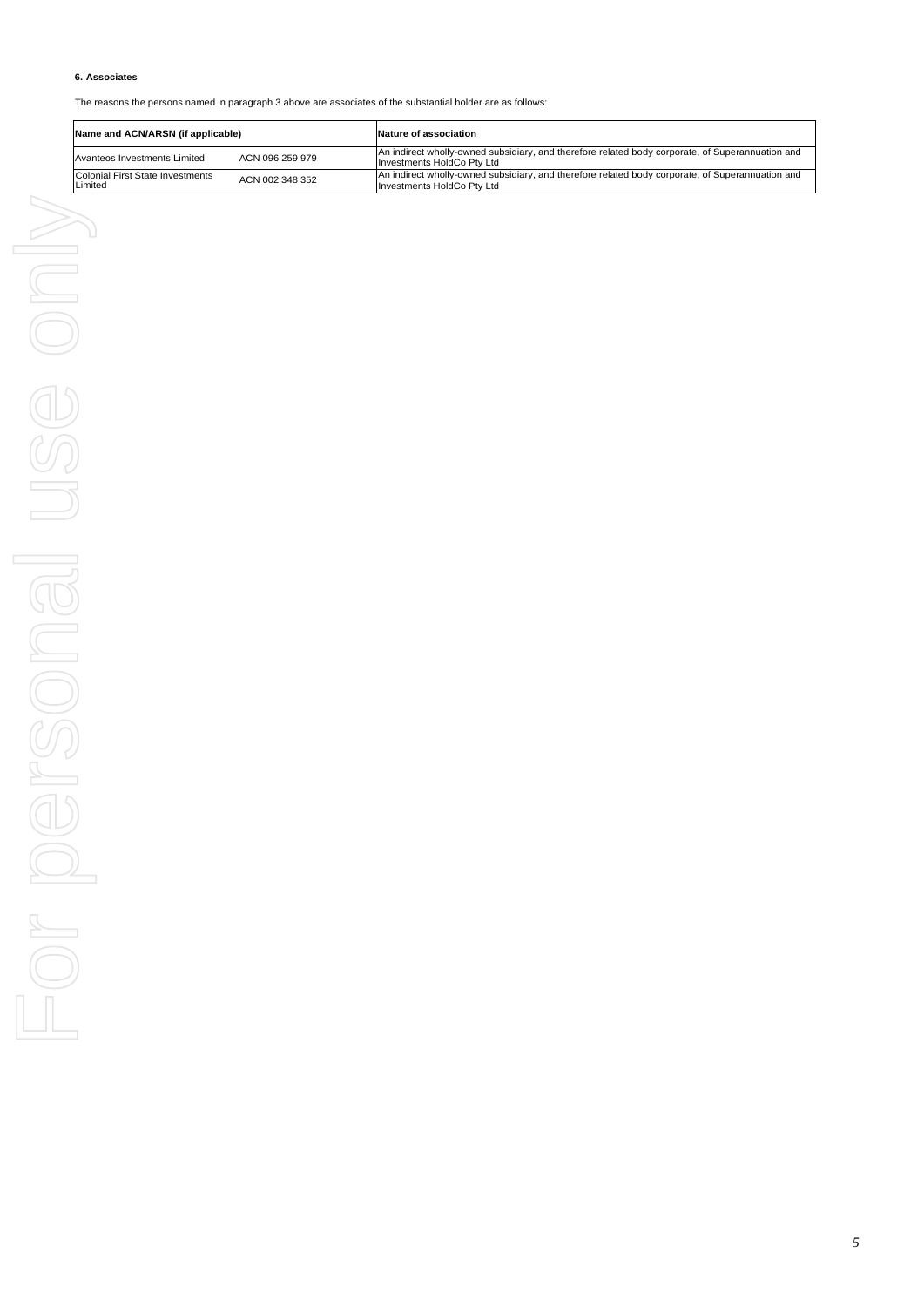### **7. Addresses**

The addresses of persons named in this form are as follows:

| <b>Name</b>                                              | <b>Address</b>                                                        |
|----------------------------------------------------------|-----------------------------------------------------------------------|
| Avanteos Investments Limited ACN 096 259 979             | Ground Floor Tower 1, 201 Sussex Street, Sydney, NSW, 2000, Australia |
| Colonial First State Investments Limited ACN 002 348 352 | Ground Floor Tower 1, 201 Sussex Street, Sydney, NSW, 2000, Australia |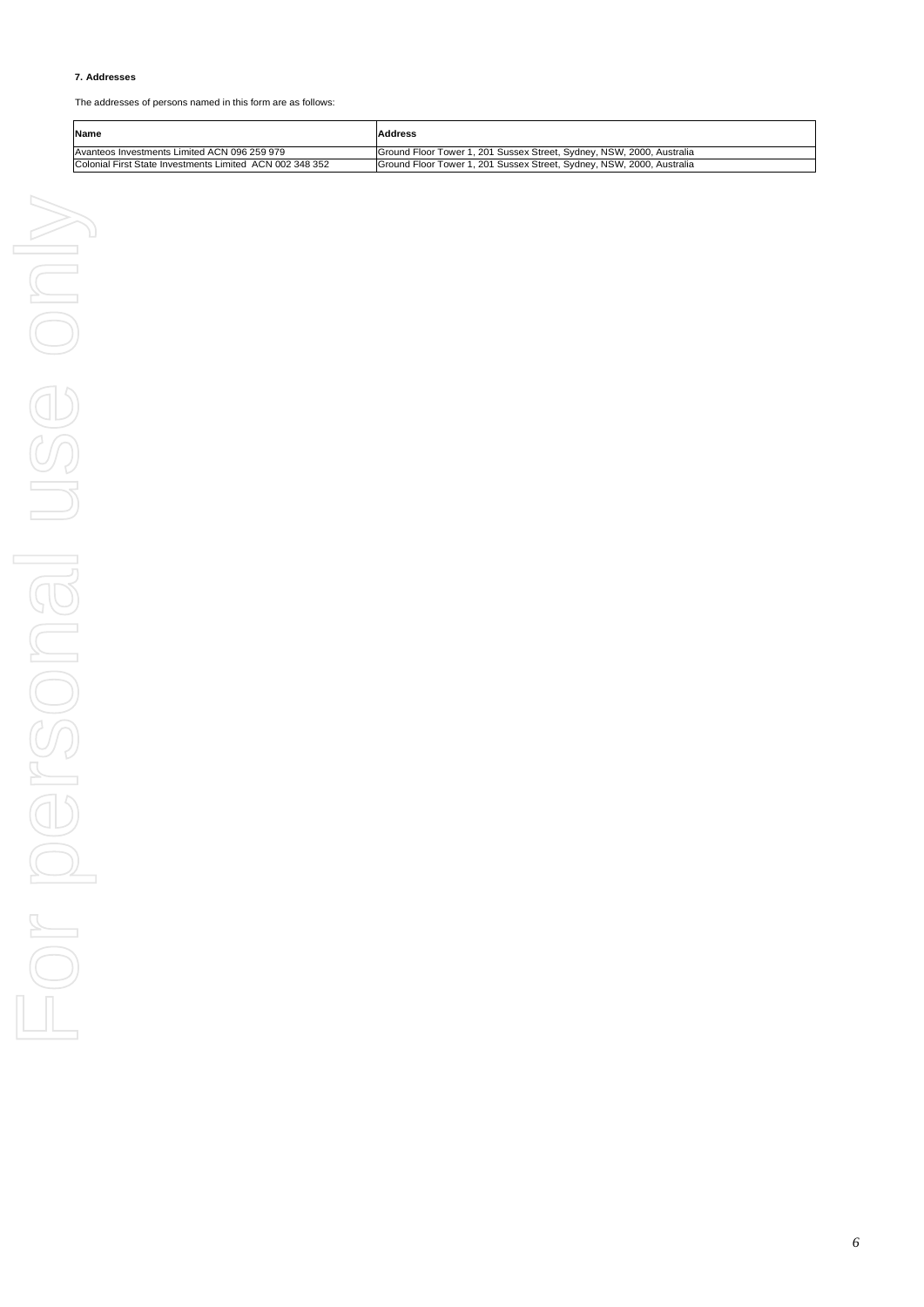#### **8. Signature** NOTE 1--(This note is relevant to section 2,3,4 and 5) The relevant interests in these securities:

are/were held by Colonial First State Investments Limited (CFS) as responsible entity of the specified registered managed investment schemes and relate(d) to holdings in connection with the Colonial First State First Choice product range. Decisions to buy/sell those securities and exercise voting rights in relation to those securities are made by managers to whom CFS has outsourced those f Manager Relief, the Commonwealth Bank of Australia group.

Sejil Mistry - Head of Secretariat & CFS Group Company Secretary

Dated the 02 day of December 2021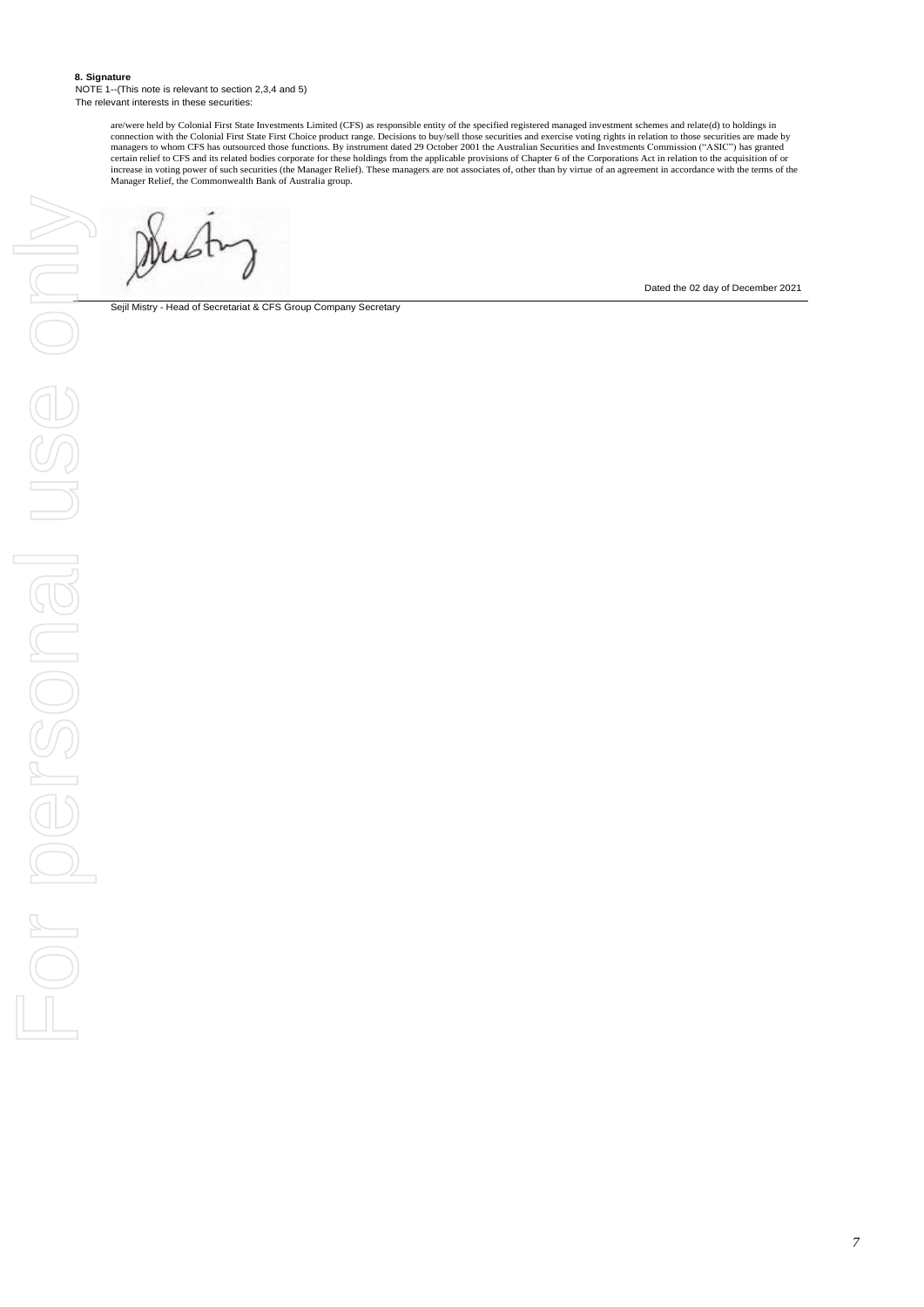#### **Annexure A**

This is annexure A referred to in Form 603, Notice of initial substantial holder dated 01/12/2021

Sejil Mistry Head of Secretariat & CFS Group Company Secretary Dated the 02/12/2021

# **SCHEDULE**

Avanteos Investments Limited Colonial First State Investments Limited Superannuation and Investments FinCo Pty Ltd Superannuation and Investments HoldCo Pty Ltd Superannuation and Investments Management Pty Ltd Superannuation and Investments MidCo Pty Ltd Superannuation and Investments Services Pty Ltd Superannuation And Investments US LLC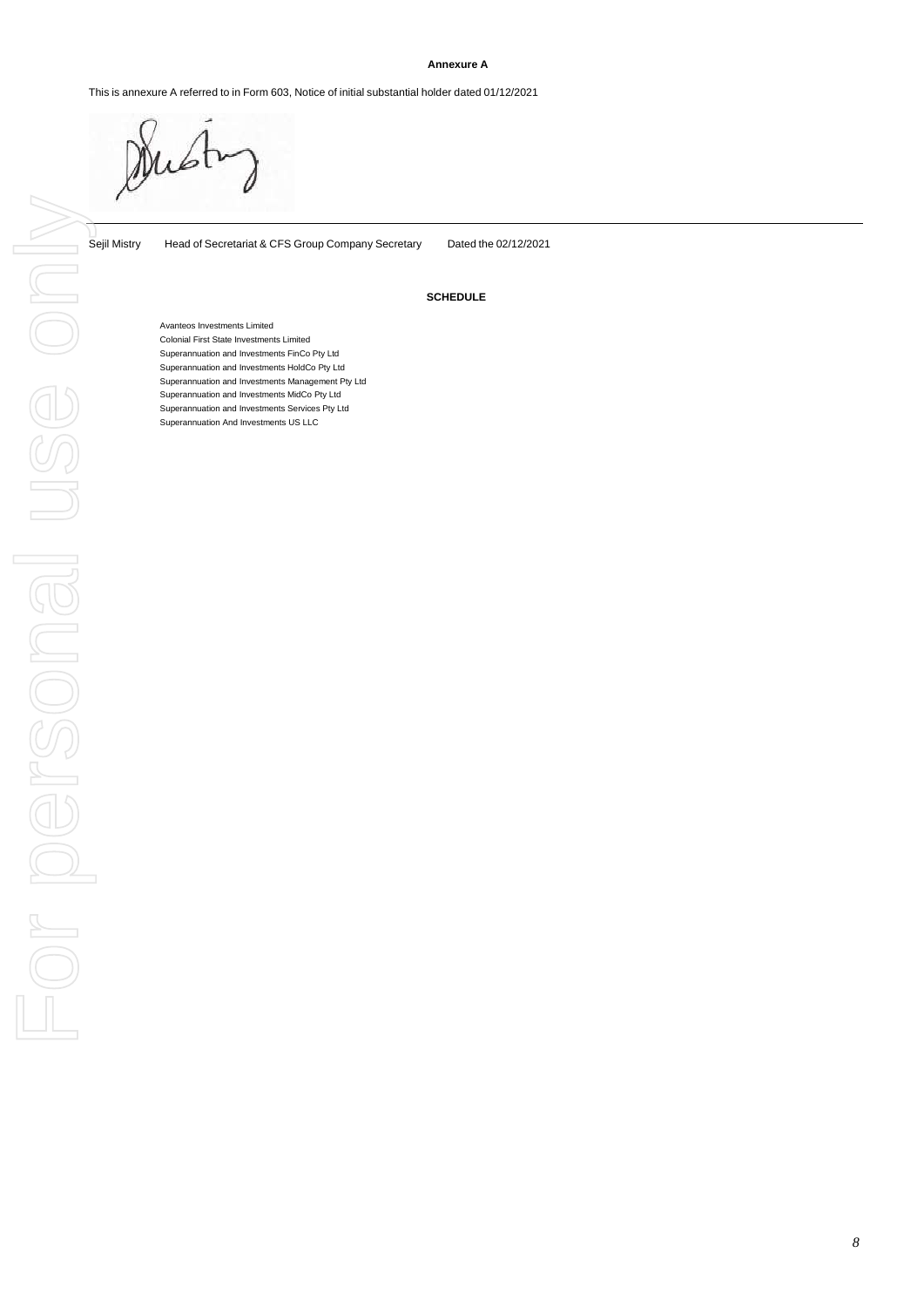# **Annexure B**

This is annexure B referred to in Form 603, Notice of initial substantial holder dated 01/12/2021

| Sejil Mistry<br>Head of Secretariat & CFS Group Company Secretary<br>Dated the 02/12/2021 |                           |                           |                               |                                            |  |  |
|-------------------------------------------------------------------------------------------|---------------------------|---------------------------|-------------------------------|--------------------------------------------|--|--|
| <b>Holder of relevant interest</b>                                                        | Date of acquisition       | <b>Consideration cash</b> | <b>Consideration non-cash</b> | Class and number of<br>securities affected |  |  |
| <b>Avanteos Investments</b><br>Limited ACN 096 259 979                                    | Tuesday, 03 August 2021   | 561.00                    |                               | 34 Stapled securities                      |  |  |
| Avanteos Investments<br>Limited ACN 096 259 979                                           | Tuesday, 17 August 2021   | 453.60                    |                               | 27 Stapled securities                      |  |  |
| Avanteos Investments<br>Limited ACN 096 259 979                                           | Tuesday, 17 August 2021   | 84.00                     |                               | 5 Stapled securities                       |  |  |
| Avanteos Investments<br>Limited ACN 096 259 979                                           | Tuesday, 17 August 2021   | 33.60                     |                               | 2 Stapled securities                       |  |  |
| Avanteos Investments<br>Limited ACN 096 259 979                                           | Tuesday, 17 August 2021   | 50.40                     |                               | 3 Stapled securities                       |  |  |
| Avanteos Investments<br>Limited ACN 096 259 979                                           | Tuesday, 17 August 2021   | 67.20                     |                               | 4 Stapled securities                       |  |  |
| <b>Avanteos Investments</b><br>Limited ACN 096 259 979                                    | Tuesday, 17 August 2021   | 50.40                     |                               | 3 Stapled securities                       |  |  |
| Avanteos Investments<br>Limited ACN 096 259 979                                           | Tuesday, 17 August 2021   | 50.40                     |                               | 3 Stapled securities                       |  |  |
| <b>Avanteos Investments</b><br>Limited ACN 096 259 979                                    | Tuesday, 17 August 2021   | 16.80                     |                               | 1 Stapled securities                       |  |  |
| Avanteos Investments<br>Limited ACN 096 259 979                                           | Tuesday, 17 August 2021   | 16.80                     |                               | 1 Stapled securities                       |  |  |
| Avanteos Investments<br>Limited ACN 096 259 979                                           | Tuesday, 17 August 2021   | 16.80                     |                               | 1 Stapled securities                       |  |  |
| Avanteos Investments<br>Limited ACN 096 259 979                                           | Tuesday, 17 August 2021   | 16.80                     |                               | 1 Stapled securities                       |  |  |
| Avanteos Investments<br>Limited ACN 096 259 979                                           | Tuesday, 17 August 2021   | 16.80                     |                               | 1 Stapled securities                       |  |  |
| Avanteos Investments<br>Limited ACN 096 259 979                                           | Wednesday, 18 August 2021 | 34.04                     |                               | 2 Stapled securities                       |  |  |
| Avanteos Investments<br>Limited ACN 096 259 979                                           | Wednesday, 18 August 2021 | 17.02                     |                               | 1 Stapled securities                       |  |  |
| Avanteos Investments<br>Limited ACN 096 259 979                                           | Wednesday, 18 August 2021 | 17.02                     |                               | 1 Stapled securities                       |  |  |
| Avanteos Investments<br>Limited ACN 096 259 979                                           | Wednesday, 18 August 2021 | 51.06                     |                               | 3 Stapled securities                       |  |  |
| Avanteos Investments<br>Limited ACN 096 259 979                                           | Wednesday, 18 August 2021 | 68.08                     |                               | 4 Stapled securities                       |  |  |
| Avanteos Investments<br>Limited ACN 096 259 979                                           | Wednesday, 18 August 2021 | 51.06                     |                               | 3 Stapled securities                       |  |  |
| <b>Avanteos Investments</b><br>Limited ACN 096 259 979                                    | Wednesday, 18 August 2021 | 17.02                     |                               | 1 Stapled securities                       |  |  |
| Avanteos Investments<br>Limited ACN 096 259 979                                           | Wednesday, 18 August 2021 | 34.04                     |                               | 2 Stapled securities                       |  |  |
| Avanteos Investments<br>Limited ACN 096 259 979                                           | Wednesday, 18 August 2021 | 17.02                     |                               | 1 Stapled securities                       |  |  |
| Avanteos Investments<br>Limited ACN 096 259 979                                           | Wednesday, 18 August 2021 | 17.02                     |                               | 1 Stapled securities                       |  |  |
| Avanteos Investments<br>Limited ACN 096 259 979                                           | Wednesday, 18 August 2021 | 51.06                     |                               | 3 Stapled securities                       |  |  |
| Avanteos Investments<br>Limited ACN 096 259 979                                           | Wednesday, 18 August 2021 | 17.02                     |                               | 1 Stapled securities                       |  |  |
| Avanteos Investments<br>Limited ACN 096 259 979                                           | Wednesday, 18 August 2021 | 51.06                     |                               | 3 Stapled securities                       |  |  |
| Avanteos Investments<br>Limited ACN 096 259 979                                           | Wednesday, 18 August 2021 | 34.04                     |                               | 2 Stapled securities                       |  |  |
| <b>Avanteos Investments</b><br>Limited ACN 096 259 979                                    | Wednesday, 18 August 2021 | 17.02                     |                               | 1 Stapled securities                       |  |  |
| Avanteos Investments<br>Limited ACN 096 259 979                                           | Wednesday, 18 August 2021 | 17.02                     |                               | 1 Stapled securities                       |  |  |
| Avanteos Investments<br>Limited ACN 096 259 979                                           | Wednesday, 18 August 2021 | 17.02                     |                               | 1 Stapled securities                       |  |  |
| Avanteos Investments<br>Limited ACN 096 259 979                                           | Wednesday, 18 August 2021 | 17.02                     |                               | 1 Stapled securities                       |  |  |
| Avanteos Investments                                                                      |                           |                           |                               |                                            |  |  |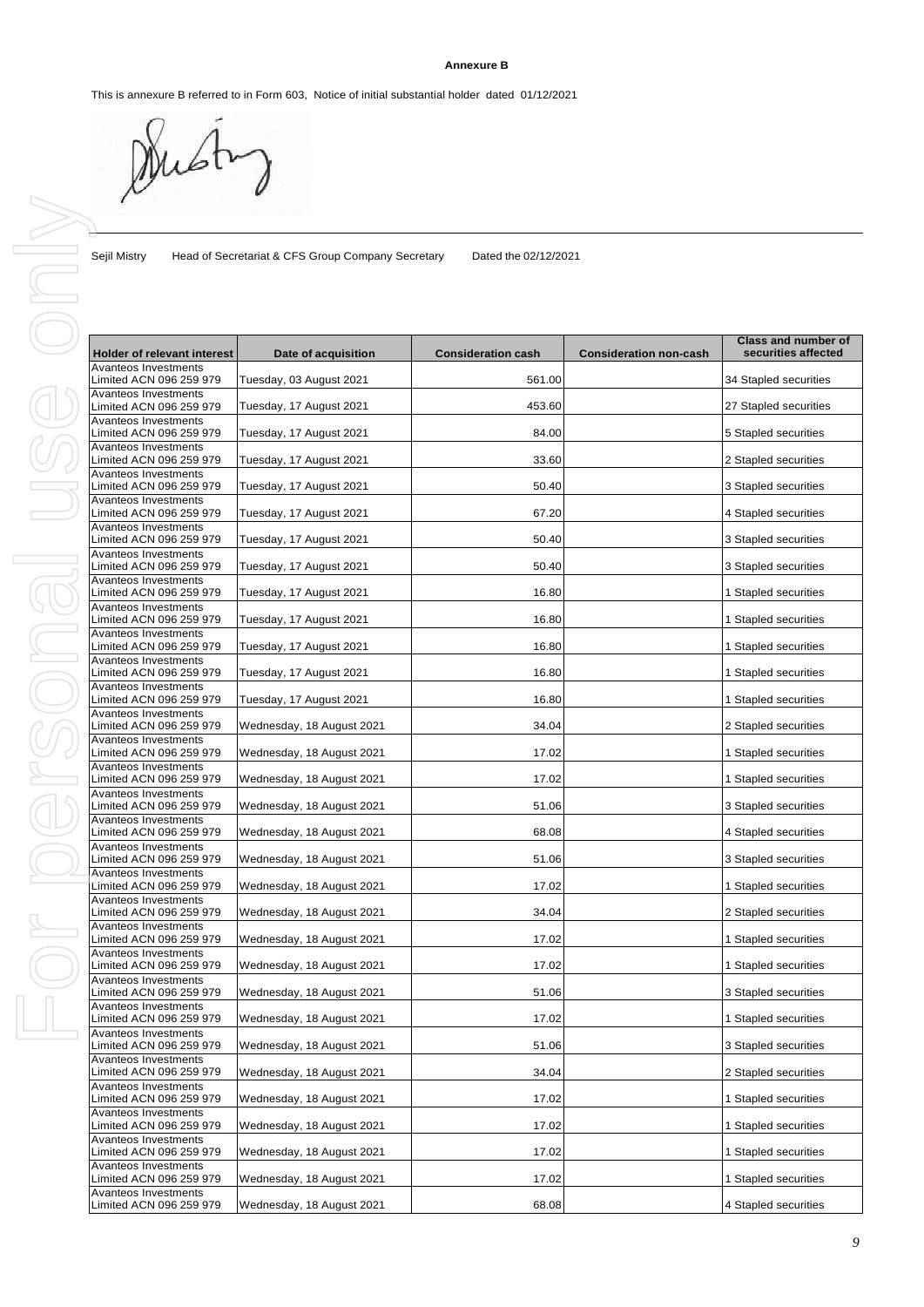| <b>Avanteos Investments</b><br>Limited ACN 096 259 979 | Wednesday, 18 August 2021 | 85.10  | 5 Stapled securities  |
|--------------------------------------------------------|---------------------------|--------|-----------------------|
| Avanteos Investments<br>Limited ACN 096 259 979        | Wednesday, 18 August 2021 | 34.04  | 2 Stapled securities  |
| Avanteos Investments<br>Limited ACN 096 259 979        | Wednesday, 18 August 2021 | 17.02  | 1 Stapled securities  |
| Avanteos Investments<br>Limited ACN 096 259 979        | Wednesday, 18 August 2021 | 17.02  | 1 Stapled securities  |
| Avanteos Investments<br>Limited ACN 096 259 979        | Wednesday, 18 August 2021 | 17.02  | 1 Stapled securities  |
| Avanteos Investments<br>Limited ACN 096 259 979        | Monday, 23 August 2021    | 348.08 | 19 Stapled securities |
| Avanteos Investments<br>Limited ACN 096 259 979        | Monday, 23 August 2021    | 18.32  | 1 Stapled securities  |
| Avanteos Investments<br>Limited ACN 096 259 979        | Monday, 23 August 2021    | 970.96 | 53 Stapled securities |
| <b>Avanteos Investments</b><br>Limited ACN 096 259 979 | Friday, 27 August 2021    | 71.00  | 4 Stapled securities  |
| Avanteos Investments<br>Limited ACN 096 259 979        | Friday, 27 August 2021    | 17.75  | 1 Stapled securities  |
| Avanteos Investments<br>Limited ACN 096 259 979        | Friday, 27 August 2021    | 71.00  | 4 Stapled securities  |
| Avanteos Investments<br>Limited ACN 096 259 979        | Friday, 27 August 2021    | 35.50  | 2 Stapled securities  |
| Avanteos Investments<br>Limited ACN 096 259 979        | Friday, 27 August 2021    | 71.00  | 4 Stapled securities  |
| Avanteos Investments<br>Limited ACN 096 259 979        | Friday, 27 August 2021    | 53.25  | 3 Stapled securities  |
| Avanteos Investments<br>Limited ACN 096 259 979        | Friday, 27 August 2021    | 17.75  | 1 Stapled securities  |
| Avanteos Investments<br>Limited ACN 096 259 979        | Friday, 27 August 2021    | 53.25  | 3 Stapled securities  |
| Avanteos Investments<br>Limited ACN 096 259 979        | Friday, 27 August 2021    | 17.75  | 1 Stapled securities  |
| Avanteos Investments<br>Limited ACN 096 259 979        | Friday, 27 August 2021    | 35.50  | 2 Stapled securities  |
| Avanteos Investments<br>Limited ACN 096 259 979        | Monday, 30 August 2021    | 69.92  | 4 Stapled securities  |
| Avanteos Investments<br>Limited ACN 096 259 979        | Monday, 30 August 2021    | 87.40  | 5 Stapled securities  |
| Avanteos Investments<br>Limited ACN 096 259 979        | Monday, 30 August 2021    | 87.40  | 5 Stapled securities  |
| Avanteos Investments<br>Limited ACN 096 259 979        | Monday, 30 August 2021    | 87.40  | 5 Stapled securities  |
| Avanteos Investments<br>Limited ACN 096 259 979        | Monday, 30 August 2021    | 17.48  | 1 Stapled securities  |
| Avanteos Investments<br>Limited ACN 096 259 979        | Monday, 30 August 2021    | 34.96  | 2 Stapled securities  |
| Avanteos Investments<br>Limited ACN 096 259 979        | Monday, 30 August 2021    | 87.40  | 5 Stapled securities  |
| Avanteos Investments<br>Limited ACN 096 259 979        | Monday, 30 August 2021    | 17.48  | 1 Stapled securities  |
| Avanteos Investments<br>Limited ACN 096 259 979        | Monday, 30 August 2021    | 69.92  | 4 Stapled securities  |
| <b>Avanteos Investments</b><br>Limited ACN 096 259 979 | Monday, 30 August 2021    | 17.48  | 1 Stapled securities  |
| Avanteos Investments<br>Limited ACN 096 259 979        | Monday, 30 August 2021    | 157.32 | 9 Stapled securities  |
| Avanteos Investments<br>Limited ACN 096 259 979        | Monday, 30 August 2021    | 174.80 | 10 Stapled securities |
| <b>Avanteos Investments</b><br>Limited ACN 096 259 979 | Monday, 30 August 2021    | 139.84 | 8 Stapled securities  |
| Avanteos Investments<br>Limited ACN 096 259 979        | Monday, 30 August 2021    | 174.80 | 10 Stapled securities |
| Avanteos Investments<br>Limited ACN 096 259 979        | Monday, 30 August 2021    | 87.40  | 5 Stapled securities  |
| Avanteos Investments<br>Limited ACN 096 259 979        | Monday, 30 August 2021    | 87.40  | 5 Stapled securities  |
| Avanteos Investments<br>Limited ACN 096 259 979        | Monday, 30 August 2021    | 122.36 | 7 Stapled securities  |
| Avanteos Investments<br>Limited ACN 096 259 979        | Monday, 30 August 2021    | 122.36 | 7 Stapled securities  |
| Avanteos Investments<br>Limited ACN 096 259 979        | Monday, 30 August 2021    | 17.48  | 1 Stapled securities  |
| Avanteos Investments<br>Limited ACN 096 259 979        | Monday, 30 August 2021    | 52.44  | 3 Stapled securities  |
| Avanteos Investments<br>Limited ACN 096 259 979        | Monday, 30 August 2021    | 17.48  | 1 Stapled securities  |
| Avanteos Investments<br>Limited ACN 096 259 979        | Monday, 30 August 2021    | 174.80 | 10 Stapled securities |
| Avanteos Investments<br>Limited ACN 096 259 979        | Monday, 30 August 2021    | 69.92  | 4 Stapled securities  |
| Avanteos Investments<br>Limited ACN 096 259 979        | Monday, 30 August 2021    | 122.36 | 7 Stapled securities  |
| Avanteos Investments<br>Limited ACN 096 259 979        | Monday, 30 August 2021    | 104.88 | 6 Stapled securities  |
| Avanteos Investments<br>Limited ACN 096 259 979        | Monday, 30 August 2021    | 52.44  | 3 Stapled securities  |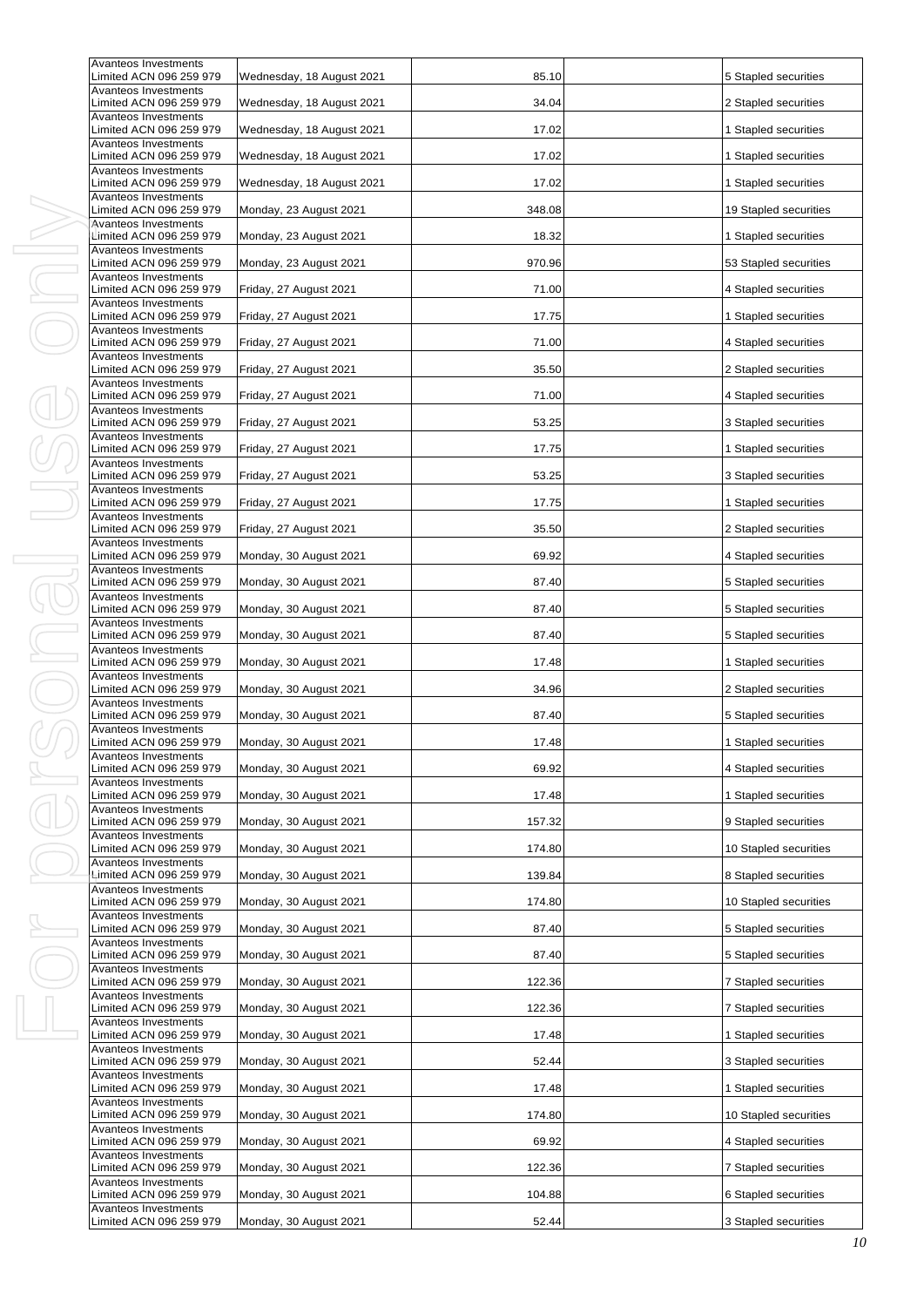| Avanteos Investments<br>Limited ACN 096 259 979        | Monday, 30 August 2021       | 104.88 | 6 Stapled securities  |
|--------------------------------------------------------|------------------------------|--------|-----------------------|
| Avanteos Investments<br>Limited ACN 096 259 979        | Monday, 30 August 2021       | 69.92  | 4 Stapled securities  |
| Avanteos Investments<br>Limited ACN 096 259 979        | Monday, 30 August 2021       | 17.48  | 1 Stapled securities  |
| Avanteos Investments<br>Limited ACN 096 259 979        | Monday, 30 August 2021       | 139.84 | 8 Stapled securities  |
| <b>Avanteos Investments</b><br>Limited ACN 096 259 979 | Monday, 30 August 2021       | 34.96  | 2 Stapled securities  |
| Avanteos Investments<br>Limited ACN 096 259 979        | Monday, 30 August 2021       | 17.48  | 1 Stapled securities  |
| Avanteos Investments<br>Limited ACN 096 259 979        | Monday, 30 August 2021       | 17.48  | 1 Stapled securities  |
| <b>Avanteos Investments</b><br>Limited ACN 096 259 979 | Monday, 30 August 2021       | 104.88 | 6 Stapled securities  |
| Avanteos Investments<br>Limited ACN 096 259 979        | Monday, 30 August 2021       | 69.92  | 4 Stapled securities  |
| Avanteos Investments<br>Limited ACN 096 259 979        | Monday, 30 August 2021       | 87.40  | 5 Stapled securities  |
| Avanteos Investments<br>Limited ACN 096 259 979        | Monday, 30 August 2021       | 87.40  | 5 Stapled securities  |
| Avanteos Investments<br>Limited ACN 096 259 979        | Monday, 30 August 2021       | 122.36 | 7 Stapled securities  |
| Avanteos Investments<br>Limited ACN 096 259 979        | Tuesday, 31 August 2021      | 121.59 | 7 Stapled securities  |
| Avanteos Investments<br>Limited ACN 096 259 979        | Tuesday, 31 August 2021      | 34.74  | 2 Stapled securities  |
| Avanteos Investments<br>Limited ACN 096 259 979        | Tuesday, 31 August 2021      | 17.37  | 1 Stapled securities  |
| Avanteos Investments<br>Limited ACN 096 259 979        | Wednesday, 01 September 2021 | 18.03  | 1 Stapled securities  |
| Avanteos Investments<br>Limited ACN 096 259 979        | Wednesday, 01 September 2021 | 36.06  | 2 Stapled securities  |
| Avanteos Investments<br>Limited ACN 096 259 979        | Wednesday, 01 September 2021 | 54.09  | 3 Stapled securities  |
| Avanteos Investments<br>Limited ACN 096 259 979        | Wednesday, 01 September 2021 | 270.45 | 15 Stapled securities |
| Avanteos Investments<br>Limited ACN 096 259 979        | Wednesday, 01 September 2021 | 72.12  | 4 Stapled securities  |
| Avanteos Investments<br>Limited ACN 096 259 979        | Wednesday, 01 September 2021 | 90.15  | 5 Stapled securities  |
| Avanteos Investments<br>Limited ACN 096 259 979        | Wednesday, 01 September 2021 | 234.39 | 13 Stapled securities |
| Avanteos Investments<br>Limited ACN 096 259 979        | Wednesday, 01 September 2021 | 54.09  | 3 Stapled securities  |
| <b>Avanteos Investments</b><br>Limited ACN 096 259 979 | Wednesday, 01 September 2021 | 72.12  | 4 Stapled securities  |
| Avanteos Investments<br>Limited ACN 096 259 979        | Wednesday, 01 September 2021 | 36.06  | 2 Stapled securities  |
| Avanteos Investments<br>Limited ACN 096 259 979        | Wednesday, 01 September 2021 | 18.03  | 1 Stapled securities  |
| Avanteos investments<br>Limited ACN 096 259 979        | Wednesday, 01 September 2021 | 90.15  | 5 Stapled securities  |
| Avanteos Investments<br>Limited ACN 096 259 979        | Wednesday, 01 September 2021 | 18.03  | 1 Stapled securities  |
| Avanteos Investments<br>Limited ACN 096 259 979        | Wednesday, 01 September 2021 | 18.03  | 1 Stapled securities  |
| Avanteos Investments<br>Limited ACN 096 259 979        | Wednesday, 01 September 2021 | 108.18 | 6 Stapled securities  |
| Avanteos Investments<br>Limited ACN 096 259 979        | Wednesday, 01 September 2021 | 90.15  | 5 Stapled securities  |
| Avanteos Investments<br>Limited ACN 096 259 979        | Wednesday, 01 September 2021 | 54.09  | 3 Stapled securities  |
| <b>Avanteos Investments</b><br>Limited ACN 096 259 979 | Wednesday, 01 September 2021 | 144.24 | 8 Stapled securities  |
| Avanteos Investments<br>Limited ACN 096 259 979        | Wednesday, 01 September 2021 | 18.03  | 1 Stapled securities  |
| Avanteos Investments<br>Limited ACN 096 259 979        | Wednesday, 01 September 2021 | 216.36 | 12 Stapled securities |
| Avanteos Investments<br>Limited ACN 096 259 979        | Wednesday, 01 September 2021 | 36.06  | 2 Stapled securities  |
| Avanteos Investments<br>Limited ACN 096 259 979        | Wednesday, 01 September 2021 | 18.03  | 1 Stapled securities  |
| Avanteos Investments<br>Limited ACN 096 259 979        | Wednesday, 01 September 2021 | 36.06  | 2 Stapled securities  |
| Avanteos Investments<br>Limited ACN 096 259 979        | Wednesday, 01 September 2021 | 72.12  | 4 Stapled securities  |
| Avanteos Investments<br>Limited ACN 096 259 979        | Wednesday, 01 September 2021 | 270.45 | 15 Stapled securities |
| Avanteos Investments<br>Limited ACN 096 259 979        | Wednesday, 01 September 2021 | 18.03  | 1 Stapled securities  |
| Avanteos Investments<br>Limited ACN 096 259 979        | Wednesday, 01 September 2021 | 18.03  | 1 Stapled securities  |
| Avanteos Investments<br>Limited ACN 096 259 979        | Wednesday, 01 September 2021 | 18.03  | 1 Stapled securities  |
| Avanteos Investments<br>Limited ACN 096 259 979        | Wednesday, 01 September 2021 | 36.06  | 2 Stapled securities  |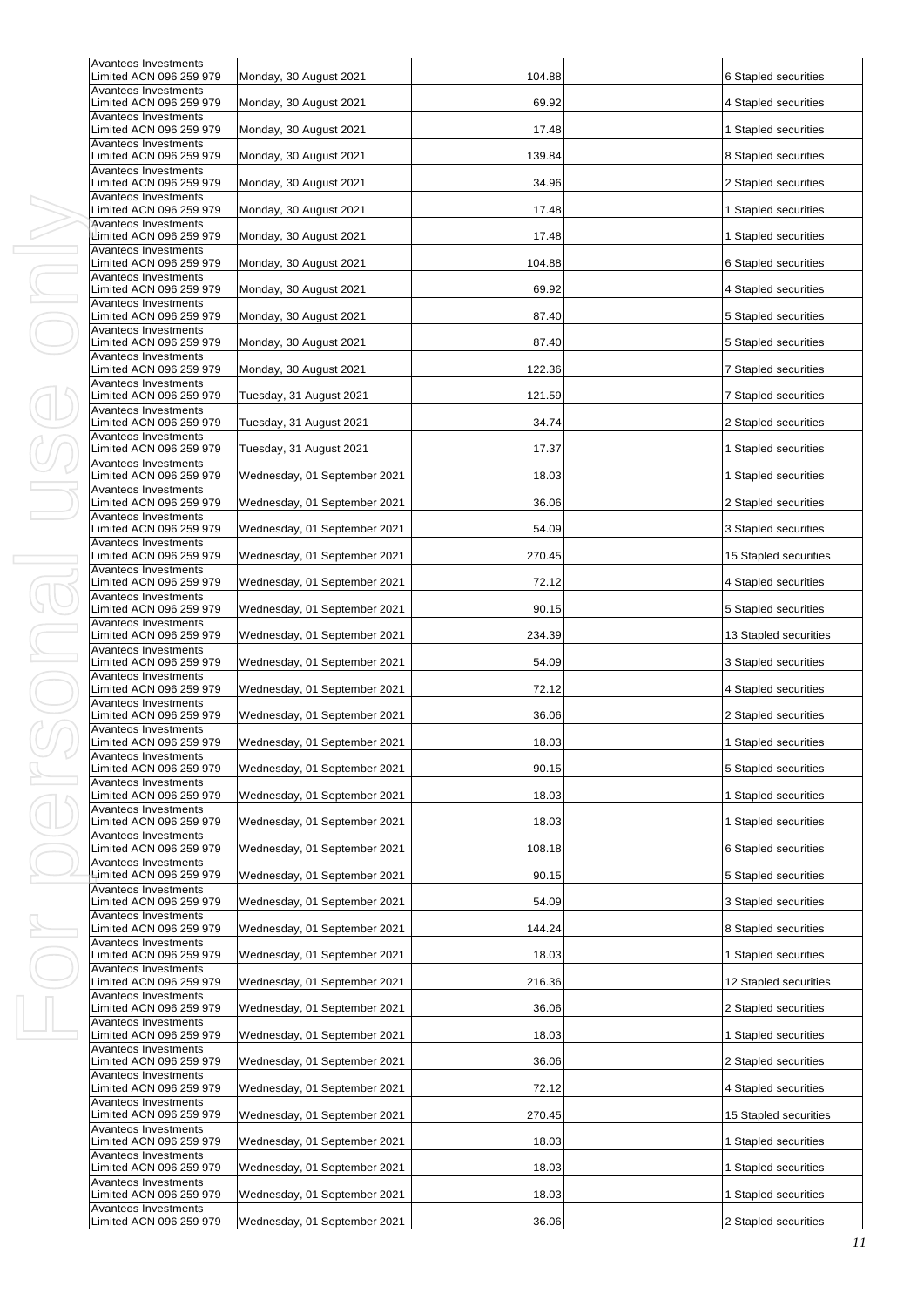| Avanteos Investments<br>Limited ACN 096 259 979                         | Wednesday, 01 September 2021 | 306.51   | 17 Stapled securities  |
|-------------------------------------------------------------------------|------------------------------|----------|------------------------|
| Avanteos Investments<br>Limited ACN 096 259 979                         | Wednesday, 01 September 2021 | 18.03    | 1 Stapled securities   |
| Avanteos Investments<br>Limited ACN 096 259 979                         | Wednesday, 01 September 2021 | 18.03    | 1 Stapled securities   |
| Avanteos Investments<br>Limited ACN 096 259 979                         | Thursday, 02 September 2021  | 17.94    | 1 Stapled securities   |
| Avanteos Investments<br>Limited ACN 096 259 979                         | Thursday, 02 September 2021  | 17.94    | 1 Stapled securities   |
| Avanteos Investments<br>Limited ACN 096 259 979                         | Thursday, 02 September 2021  | 17.94    | 1 Stapled securities   |
| Avanteos Investments<br>Limited ACN 096 259 979                         | Thursday, 02 September 2021  | 35.88    | 2 Stapled securities   |
| Avanteos Investments<br>Limited ACN 096 259 979                         | Thursday, 02 September 2021  | 17.94    | 1 Stapled securities   |
| Avanteos Investments<br>Limited ACN 096 259 979                         | Thursday, 02 September 2021  | 17.94    | 1 Stapled securities   |
| Avanteos Investments<br>Limited ACN 096 259 979                         | Thursday, 02 September 2021  | 17.94    | 1 Stapled securities   |
| Avanteos Investments<br>Limited ACN 096 259 979                         | Thursday, 02 September 2021  | 592.02   | 33 Stapled securities  |
| Avanteos Investments<br>Limited ACN 096 259 979<br>Avanteos Investments | Friday, 03 September 2021    | 707.46   | 39 Stapled securities  |
| Limited ACN 096 259 979<br>Avanteos Investments                         | Wednesday, 08 September 2021 | 1,799.00 | 100 Stapled securities |
| Limited ACN 096 259 979<br>Avanteos Investments                         | Wednesday, 08 September 2021 | 1,709.05 | 95 Stapled securities  |
| Limited ACN 096 259 979<br>Avanteos Investments                         | Wednesday, 08 September 2021 | 899.50   | 50 Stapled securities  |
| Limited ACN 096 259 979<br>Avanteos Investments                         | Wednesday, 08 September 2021 | 107.94   | 6 Stapled securities   |
| Limited ACN 096 259 979<br>Avanteos Investments                         | Wednesday, 08 September 2021 | 107.94   | 6 Stapled securities   |
| Limited ACN 096 259 979<br>Avanteos Investments                         | Wednesday, 08 September 2021 | 251.86   | 14 Stapled securities  |
| Limited ACN 096 259 979<br>Avanteos Investments                         | Wednesday, 08 September 2021 | 53.97    | 3 Stapled securities   |
| Limited ACN 096 259 979<br>Avanteos Investments                         | Wednesday, 08 September 2021 | 17.99    | 1 Stapled securities   |
| Limited ACN 096 259 979                                                 | Wednesday, 08 September 2021 | 17.99    | 1 Stapled securities   |
| Avanteos Investments<br>Limited ACN 096 259 979<br>Avanteos Investments | Wednesday, 08 September 2021 | 215.88   | 12 Stapled securities  |
| Limited ACN 096 259 979<br>Avanteos Investments                         | Wednesday, 08 September 2021 | 89.95    | 5 Stapled securities   |
| Limited ACN 096 259 979<br>Avanteos Investments                         | Wednesday, 08 September 2021 | 197.89   | 11 Stapled securities  |
| Limited ACN 096 259 979<br>Avanteos Investments                         | Wednesday, 08 September 2021 | 53.97    | 3 Stapled securities   |
| Limited ACN 096 259 979                                                 | Wednesday, 08 September 2021 | 107.94   | 6 Stapled securities   |
| Avanteos Investments<br>Limited ACN 096 259 979<br>Avanteos Investments | Wednesday, 08 September 2021 | 107.94   | 6 Stapled securities   |
| Limited ACN 096 259 979<br>Avanteos Investments                         | Wednesday, 08 September 2021 | 2,770.46 | 154 Stapled securities |
| Limited ACN 096 259 979<br>Avanteos Investments                         | Thursday, 09 September 2021  | 71.20    | 4 Stapled securities   |
| Limited ACN 096 259 979<br>Avanteos Investments                         | Thursday, 09 September 2021  | 35.60    | 2 Stapled securities   |
| Limited ACN 096 259 979<br>Avanteos Investments                         | Thursday, 09 September 2021  | 35.60    | 2 Stapled securities   |
| Limited ACN 096 259 979                                                 | Thursday, 09 September 2021  | 17.80    | 1 Stapled securities   |
| Avanteos Investments<br>Limited ACN 096 259 979                         | Thursday, 09 September 2021  | 35.60    | 2 Stapled securities   |
| Avanteos Investments<br>Limited ACN 096 259 979                         | Thursday, 09 September 2021  | 89.00    | 5 Stapled securities   |
| Avanteos Investments<br>Limited ACN 096 259 979<br>Avanteos Investments | Friday, 10 September 2021    | 35.34    | 2 Stapled securities   |
| Limited ACN 096 259 979<br>Avanteos Investments                         | Friday, 10 September 2021    | 17.67    | 1 Stapled securities   |
| Limited ACN 096 259 979<br>Avanteos Investments                         | Friday, 10 September 2021    | 17.67    | 1 Stapled securities   |
| Limited ACN 096 259 979<br>Avanteos Investments                         | Friday, 10 September 2021    | 35.34    | 2 Stapled securities   |
| Limited ACN 096 259 979<br>Avanteos Investments                         | Friday, 10 September 2021    | 35.34    | 2 Stapled securities   |
| Limited ACN 096 259 979<br>Avanteos Investments                         | Friday, 10 September 2021    | 17.67    | 1 Stapled securities   |
| Limited ACN 096 259 979<br>Avanteos Investments                         | Friday, 10 September 2021    | 35.34    | 2 Stapled securities   |
| Limited ACN 096 259 979<br>Avanteos Investments                         | Friday, 10 September 2021    | 35.34    | 2 Stapled securities   |
| Limited ACN 096 259 979<br>Avanteos Investments                         | Friday, 10 September 2021    | 335.69   | 19 Stapled securities  |
| Limited ACN 096 259 979                                                 | Friday, 10 September 2021    | 17.67    | 1 Stapled securities   |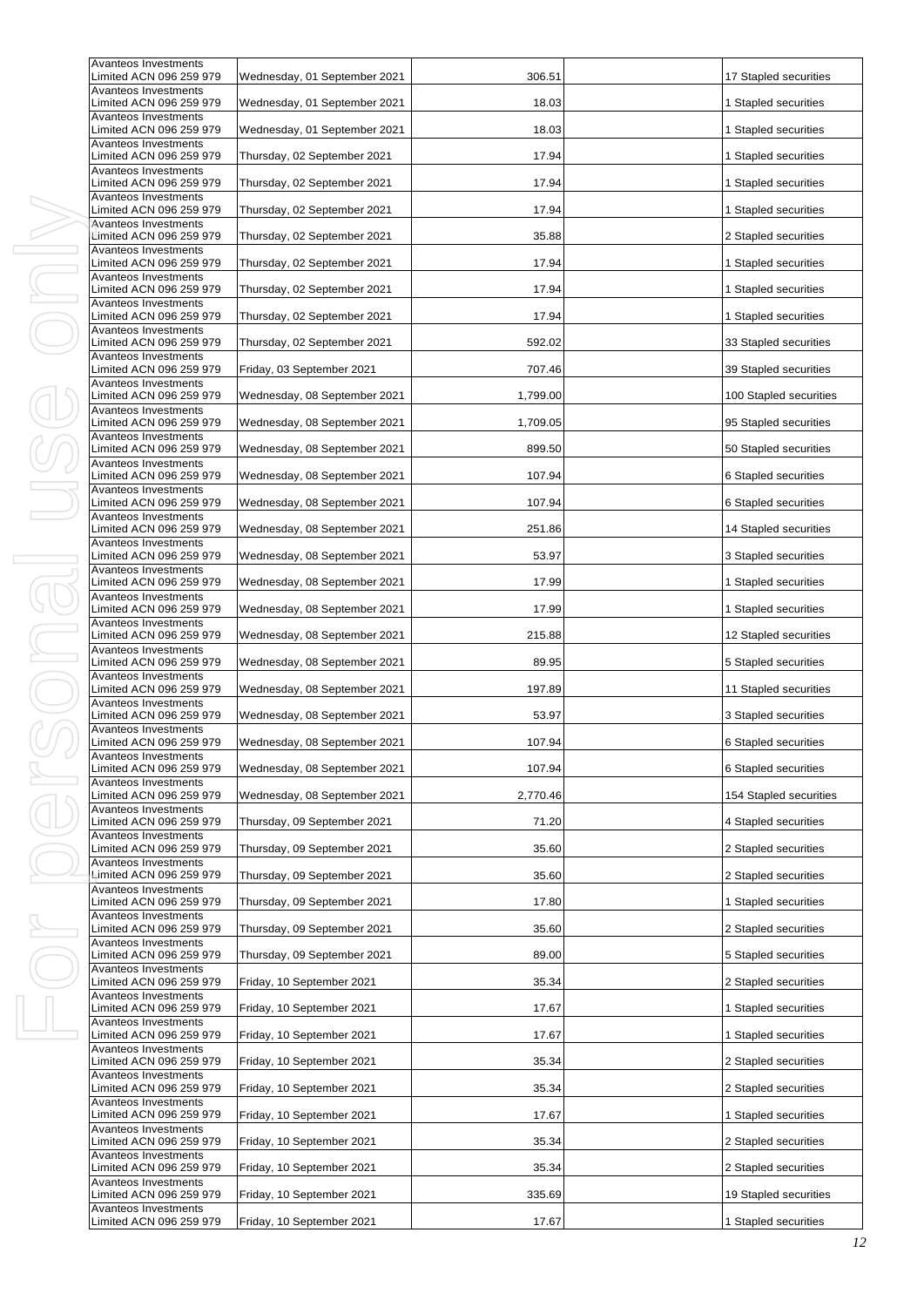| Avanteos Investments<br>Limited ACN 096 259 979                            | Friday, 10 September 2021                                  | 17.67          | 1 Stapled securities                         |
|----------------------------------------------------------------------------|------------------------------------------------------------|----------------|----------------------------------------------|
| Avanteos Investments<br>Limited ACN 096 259 979                            | Friday, 10 September 2021                                  | 17.67          | 1 Stapled securities                         |
| Avanteos Investments<br>Limited ACN 096 259 979                            | Friday, 10 September 2021                                  | 88.34          | 5 Stapled securities                         |
| Avanteos Investments<br>Limited ACN 096 259 979                            | Monday, 13 September 2021                                  | 52.38          | 3 Stapled securities                         |
| Avanteos Investments<br>Limited ACN 096 259 979                            | Monday, 13 September 2021                                  | 69.84          | 4 Stapled securities                         |
| Avanteos Investments<br>Limited ACN 096 259 979                            | Monday, 13 September 2021                                  | 69.84          | 4 Stapled securities                         |
| Avanteos Investments<br>Limited ACN 096 259 979                            | Monday, 13 September 2021                                  | 122.22         | <b>7 Stapled securities</b>                  |
| Avanteos Investments<br>Limited ACN 096 259 979                            | Monday, 13 September 2021                                  | 69.84          | 4 Stapled securities                         |
| Avanteos Investments<br>Limited ACN 096 259 979                            | Monday, 13 September 2021                                  | 34.92          | 2 Stapled securities                         |
| Avanteos Investments<br>Limited ACN 096 259 979                            | Monday, 13 September 2021                                  | 34.92          | 2 Stapled securities                         |
| Avanteos Investments<br>Limited ACN 096 259 979                            | Monday, 13 September 2021                                  | 17.46          | 1 Stapled securities                         |
| Avanteos Investments<br>Limited ACN 096 259 979                            | Monday, 13 September 2021                                  | 34.92          | 2 Stapled securities                         |
| Avanteos Investments<br>Limited ACN 096 259 979                            | Monday, 13 September 2021                                  | 209.52         | 12 Stapled securities                        |
| Avanteos Investments<br>Limited ACN 096 259 979                            | Monday, 13 September 2021                                  | 17.46          | 1 Stapled securities                         |
| <b>Avanteos Investments</b><br>Limited ACN 096 259 979                     | Monday, 13 September 2021                                  | 122.22         | <b>7 Stapled securities</b>                  |
| Avanteos Investments<br>Limited ACN 096 259 979                            | Monday, 13 September 2021                                  | 87.30          | 5 Stapled securities                         |
| <b>Avanteos Investments</b><br>Limited ACN 096 259 979                     | Tuesday, 14 September 2021                                 | 69.84          | 4 Stapled securities                         |
| Avanteos Investments<br>Limited ACN 096 259 979                            | Tuesday, 14 September 2021                                 | 34.92          | 2 Stapled securities                         |
| Avanteos Investments<br>Limited ACN 096 259 979                            | Tuesday, 14 September 2021                                 | 17.46          | 1 Stapled securities                         |
| Avanteos Investments<br>Limited ACN 096 259 979                            | Tuesday, 14 September 2021                                 | 17.46          | 1 Stapled securities                         |
| Avanteos Investments<br>Limited ACN 096 259 979                            | Tuesday, 14 September 2021                                 | 52.38          | 3 Stapled securities                         |
| Avanteos Investments<br>Limited ACN 096 259 979                            | Tuesday, 14 September 2021                                 | 69.84          | 4 Stapled securities                         |
| Avanteos Investments<br>Limited ACN 096 259 979                            | Tuesday, 14 September 2021                                 | 17.46          | 1 Stapled securities                         |
| Avanteos Investments<br>Limited ACN 096 259 979                            | Tuesday, 14 September 2021                                 | 69.84          | 4 Stapled securities                         |
| <b>Avanteos Investments</b><br>Limited ACN 096 259 979                     | Tuesday, 14 September 2021                                 | 453.96         | 26 Stapled securities                        |
| Avanteos Investments<br>Limited ACN 096 259 979                            | Tuesday, 14 September 2021                                 | 2.594.44       | 148 Stapled securities                       |
| Avanteos Investments<br>Limited ACN 096 259 979                            | Thursday, 16 September 2021                                | 36.04          | 2 Stapled securities                         |
| Avanteos Investments<br>Limited ACN 096 259 979                            | Thursday, 16 September 2021                                | 36.04          | 2 Stapled securities                         |
| Avanteos Investments<br>Limited ACN 096 259 979                            | Thursday, 16 September 2021                                | 54.06          | 3 Stapled securities                         |
| Avanteos Investments<br>Limited ACN 096 259 979                            | Thursday, 16 September 2021                                | 90.10          | 5 Stapled securities                         |
| Avanteos Investments<br>Limited ACN 096 259 979                            | Thursday, 16 September 2021                                | 18.02          | 1 Stapled securities                         |
| Avanteos Investments<br>Limited ACN 096 259 979                            | Thursday, 16 September 2021                                | 54.06          | 3 Stapled securities                         |
| Avanteos Investments<br>Limited ACN 096 259 979                            | Thursday, 16 September 2021                                | 18.02          | 1 Stapled securities                         |
| Avanteos Investments<br>Limited ACN 096 259 979                            | Thursday, 16 September 2021                                | 36.04          | 2 Stapled securities                         |
| Avanteos Investments<br>Limited ACN 096 259 979                            | Thursday, 16 September 2021                                | 36.04          | 2 Stapled securities                         |
| Avanteos Investments<br>Limited ACN 096 259 979                            | Thursday, 16 September 2021                                | 36.04          | 2 Stapled securities                         |
| Avanteos Investments<br>Limited ACN 096 259 979                            | Thursday, 16 September 2021                                | 36.04          | 2 Stapled securities                         |
| Avanteos Investments<br>Limited ACN 096 259 979                            | Thursday, 16 September 2021                                | 18.02          | 1 Stapled securities                         |
| Avanteos Investments<br>Limited ACN 096 259 979                            | Thursday, 16 September 2021                                | 18.02          | 1 Stapled securities                         |
| Avanteos Investments<br>Limited ACN 096 259 979                            | Thursday, 16 September 2021                                | 90.10          | 5 Stapled securities                         |
| Avanteos Investments<br>Limited ACN 096 259 979                            | Thursday, 16 September 2021                                | 36.04          | 2 Stapled securities                         |
| Avanteos Investments<br>Limited ACN 096 259 979                            | Thursday, 16 September 2021                                | 18.02          | 1 Stapled securities                         |
| Avanteos Investments                                                       |                                                            |                |                                              |
| Limited ACN 096 259 979<br>Avanteos Investments<br>Limited ACN 096 259 979 | Thursday, 16 September 2021<br>Thursday, 16 September 2021 | 18.02<br>18.02 | 1 Stapled securities<br>1 Stapled securities |
|                                                                            |                                                            |                |                                              |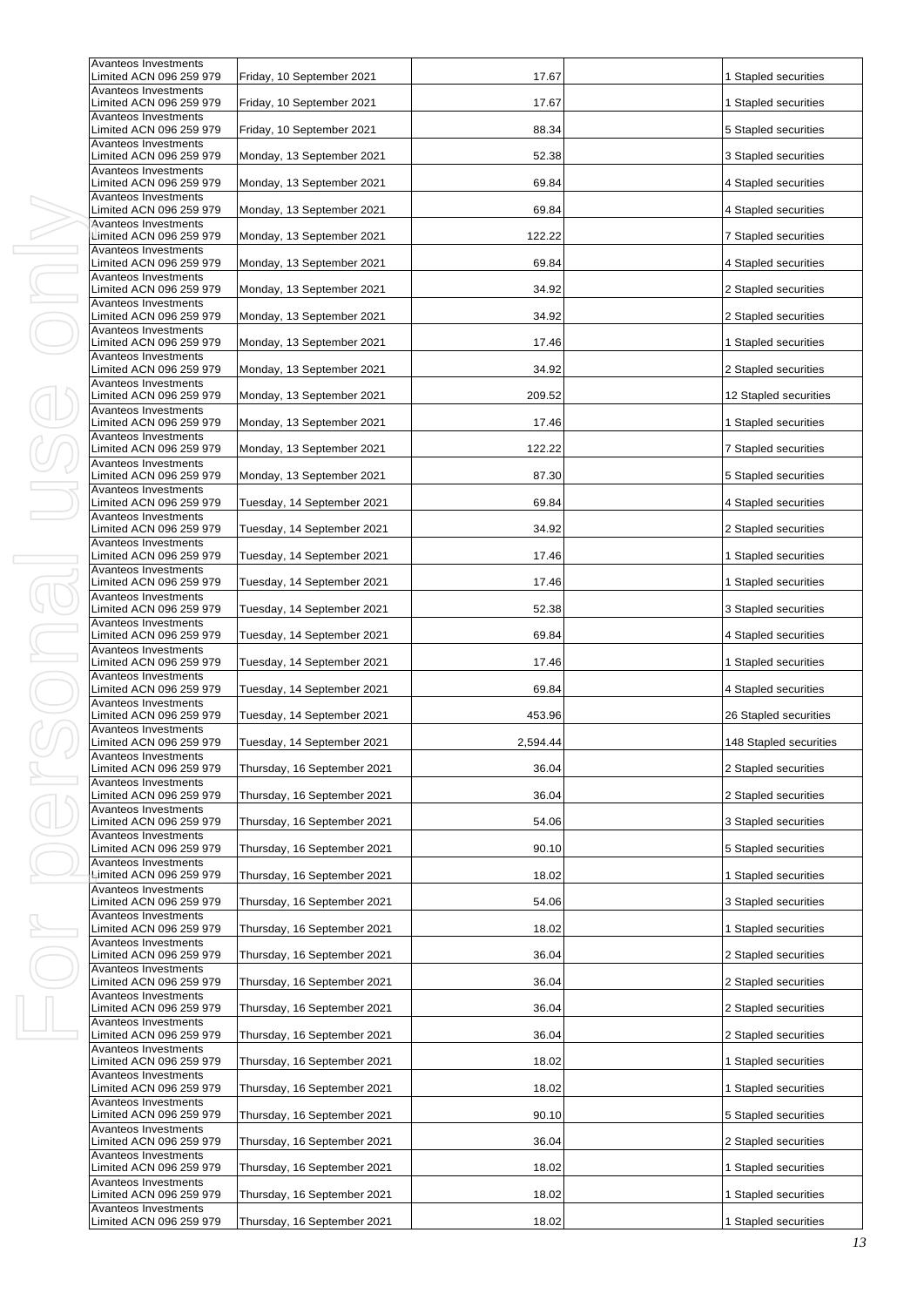| Avanteos Investments<br>Limited ACN 096 259 979                         | Thursday, 16 September 2021 | 720.80 | 40 Stapled securities |
|-------------------------------------------------------------------------|-----------------------------|--------|-----------------------|
| Avanteos Investments<br>Limited ACN 096 259 979                         | Tuesday, 21 September 2021  | 252.84 | 14 Stapled securities |
| Avanteos Investments<br>Limited ACN 096 259 979                         | Tuesday, 21 September 2021  | 162.54 | 9 Stapled securities  |
| Avanteos Investments<br>Limited ACN 096 259 979                         | Tuesday, 21 September 2021  | 162.54 | 9 Stapled securities  |
| Avanteos Investments<br>Limited ACN 096 259 979                         | Tuesday, 21 September 2021  | 90.30  | 5 Stapled securities  |
| Avanteos Investments<br>Limited ACN 096 259 979                         | Tuesday, 21 September 2021  | 54.18  | 3 Stapled securities  |
| Avanteos Investments<br>Limited ACN 096 259 979                         | Tuesday, 21 September 2021  | 72.24  | 4 Stapled securities  |
| Avanteos Investments<br>Limited ACN 096 259 979                         | Tuesday, 21 September 2021  | 108.36 | 6 Stapled securities  |
| Avanteos Investments<br>Limited ACN 096 259 979                         | Tuesday, 21 September 2021  | 198.66 | 11 Stapled securities |
| Avanteos Investments<br>Limited ACN 096 259 979                         | Tuesday, 21 September 2021  | 72.24  | 4 Stapled securities  |
| Avanteos Investments<br>Limited ACN 096 259 979                         | Tuesday, 21 September 2021  | 307.02 | 17 Stapled securities |
| Avanteos Investments<br>Limited ACN 096 259 979<br>Avanteos Investments | Tuesday, 21 September 2021  | 198.66 | 11 Stapled securities |
| Limited ACN 096 259 979<br><b>Avanteos Investments</b>                  | Tuesday, 21 September 2021  | 180.60 | 10 Stapled securities |
| Limited ACN 096 259 979<br>Avanteos Investments                         | Tuesday, 21 September 2021  | 54.18  | 3 Stapled securities  |
| Limited ACN 096 259 979<br>Avanteos Investments                         | Tuesday, 21 September 2021  | 54.18  | 3 Stapled securities  |
| Limited ACN 096 259 979<br>Avanteos Investments                         | Tuesday, 21 September 2021  | 198.66 | 11 Stapled securities |
| Limited ACN 096 259 979<br>Avanteos Investments                         | Tuesday, 21 September 2021  | 307.02 | 17 Stapled securities |
| Limited ACN 096 259 979<br>Avanteos Investments                         | Tuesday, 21 September 2021  | 72.24  | 4 Stapled securities  |
| Limited ACN 096 259 979<br>Avanteos Investments                         | Tuesday, 21 September 2021  | 252.84 | 14 Stapled securities |
| Limited ACN 096 259 979<br>Avanteos Investments                         | Tuesday, 21 September 2021  | 90.30  | 5 Stapled securities  |
| Limited ACN 096 259 979<br>Avanteos Investments                         | Tuesday, 21 September 2021  | 72.24  | 4 Stapled securities  |
| Limited ACN 096 259 979<br>Avanteos Investments                         | Tuesday, 21 September 2021  | 198.66 | 11 Stapled securities |
| Limited ACN 096 259 979<br>Avanteos Investments                         | Tuesday, 21 September 2021  | 72.24  | 4 Stapled securities  |
| Limited ACN 096 259 979<br>Avanteos Investments                         | Tuesday, 21 September 2021  | 72.24  | 4 Stapled securities  |
| Limited ACN 096 259 979<br><b>Avanteos Investments</b>                  | Tuesday, 21 September 2021  | 126.42 | 7 Stapled securities  |
| Limited ACN 096 259 979<br>Avanteos Investments                         | Tuesday, 21 September 2021  | 90.30  | 5 Stapled securities  |
| Limited ACN 096 259 979<br><b>Avanteos Investments</b>                  | Tuesday, 21 September 2021  | 90.30  | 5 Stapled securities  |
| Limited ACN 096 259 979<br><b>Avanteos Investments</b>                  | Tuesday, 21 September 2021  | 126.42 | 7 Stapled securities  |
| Limited ACN 096 259 979<br>Avanteos Investments                         | Tuesday, 21 September 2021  | 72.24  | 4 Stapled securities  |
| Limited ACN 096 259 979<br>Avanteos Investments                         | Tuesday, 21 September 2021  | 252.84 | 14 Stapled securities |
| Limited ACN 096 259 979<br>Avanteos Investments                         | Tuesday, 21 September 2021  | 144.48 | 8 Stapled securities  |
| Limited ACN 096 259 979<br>Avanteos Investments                         | Tuesday, 21 September 2021  | 144.48 | 8 Stapled securities  |
| Limited ACN 096 259 979<br>Avanteos Investments                         | Tuesday, 21 September 2021  | 108.36 | 6 Stapled securities  |
| Limited ACN 096 259 979<br>Avanteos Investments                         | Tuesday, 21 September 2021  | 162.54 | 9 Stapled securities  |
| Limited ACN 096 259 979<br>Avanteos Investments                         | Tuesday, 21 September 2021  | 108.36 | 6 Stapled securities  |
| Limited ACN 096 259 979<br>Avanteos Investments                         | Tuesday, 21 September 2021  | 162.54 | 9 Stapled securities  |
| Limited ACN 096 259 979<br>Avanteos Investments                         | Tuesday, 21 September 2021  | 307.02 | 17 Stapled securities |
| Limited ACN 096 259 979<br>Avanteos Investments                         | Tuesday, 21 September 2021  | 72.24  | 4 Stapled securities  |
| Limited ACN 096 259 979<br>Avanteos Investments                         | Tuesday, 21 September 2021  | 72.24  | 4 Stapled securities  |
| Limited ACN 096 259 979<br>Avanteos Investments                         | Tuesday, 21 September 2021  | 72.24  | 4 Stapled securities  |
| Limited ACN 096 259 979<br>Avanteos Investments                         | Tuesday, 21 September 2021  | 126.42 | 7 Stapled securities  |
| Limited ACN 096 259 979<br>Avanteos Investments                         | Tuesday, 21 September 2021  | 397.32 | 22 Stapled securities |
| Limited ACN 096 259 979<br>Avanteos Investments                         | Tuesday, 21 September 2021  | 54.18  | 3 Stapled securities  |
| Limited ACN 096 259 979                                                 | Tuesday, 21 September 2021  | 90.30  | 5 Stapled securities  |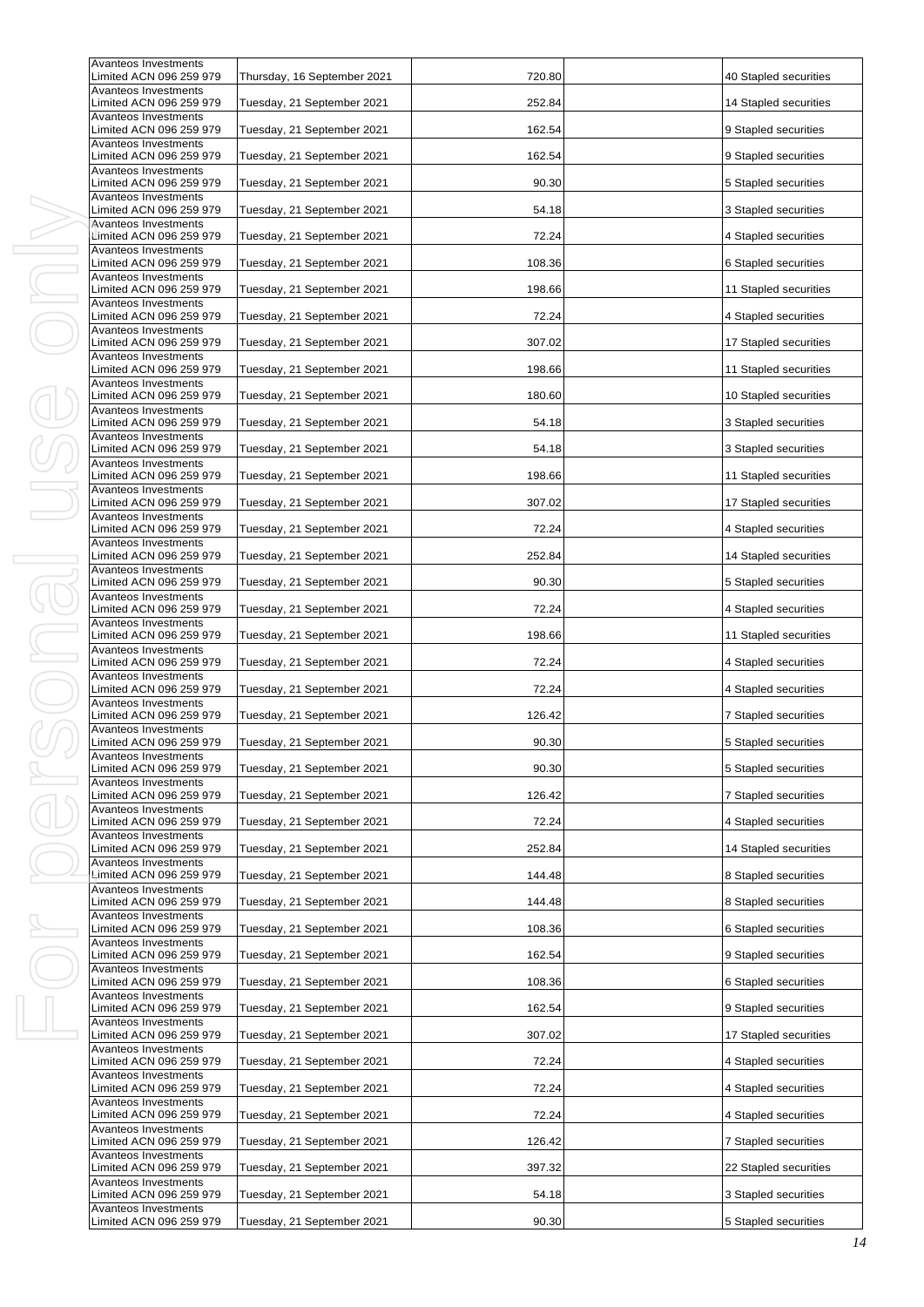| Avanteos Investments<br>Limited ACN 096 259 979                         | Tuesday, 21 September 2021   | 108.36 | 6 Stapled securities        |
|-------------------------------------------------------------------------|------------------------------|--------|-----------------------------|
| Avanteos Investments<br>Limited ACN 096 259 979                         | Tuesday, 21 September 2021   | 54.18  | 3 Stapled securities        |
| Avanteos Investments<br>Limited ACN 096 259 979                         | Tuesday, 21 September 2021   | 90.30  | 5 Stapled securities        |
| Avanteos Investments<br>Limited ACN 096 259 979                         | Tuesday, 21 September 2021   | 72.24  | 4 Stapled securities        |
| Avanteos Investments<br>Limited ACN 096 259 979                         | Tuesday, 21 September 2021   | 90.30  | 5 Stapled securities        |
| Avanteos Investments<br>Limited ACN 096 259 979                         | Tuesday, 21 September 2021   | 54.18  | 3 Stapled securities        |
| Avanteos Investments<br>Limited ACN 096 259 979                         | Tuesday, 21 September 2021   | 54.18  | 3 Stapled securities        |
| Avanteos Investments<br>Limited ACN 096 259 979                         | Thursday, 23 September 2021  | 56.43  | 3 Stapled securities        |
| Avanteos Investments<br>Limited ACN 096 259 979                         | Thursday, 23 September 2021  | 56.43  | 3 Stapled securities        |
| Avanteos Investments<br>Limited ACN 096 259 979                         | Thursday, 23 September 2021  | 18.81  | 1 Stapled securities        |
| Avanteos Investments<br>Limited ACN 096 259 979                         | Thursday, 23 September 2021  | 112.86 | 6 Stapled securities        |
| Avanteos Investments<br>Limited ACN 096 259 979                         | Thursday, 23 September 2021  | 94.05  | 5 Stapled securities        |
| Avanteos Investments<br>Limited ACN 096 259 979                         | Thursday, 23 September 2021  | 56.43  | 3 Stapled securities        |
| Avanteos Investments<br>Limited ACN 096 259 979                         | Thursday, 23 September 2021  | 37.62  | 2 Stapled securities        |
| Avanteos Investments<br>Limited ACN 096 259 979                         | Thursday, 23 September 2021  | 56.43  | 3 Stapled securities        |
| Avanteos Investments<br>Limited ACN 096 259 979                         | Thursday, 23 September 2021  | 169.29 | 9 Stapled securities        |
| Avanteos Investments<br>Limited ACN 096 259 979<br>Avanteos Investments | Monday, 27 September 2021    | 74.76  | 4 Stapled securities        |
| Limited ACN 096 259 979<br>Avanteos Investments                         | Monday, 27 September 2021    | 822.36 | 44 Stapled securities       |
| Limited ACN 096 259 979<br>Avanteos Investments                         | Monday, 27 September 2021    | 18.69  | 1 Stapled securities        |
| Limited ACN 096 259 979<br>Avanteos Investments                         | Monday, 27 September 2021    | 18.69  | 1 Stapled securities        |
| Limited ACN 096 259 979<br>Avanteos Investments                         | Wednesday, 29 September 2021 | 17.14  | 1 Stapled securities        |
| Limited ACN 096 259 979<br>Avanteos Investments                         | Wednesday, 29 September 2021 | 17.14  | 1 Stapled securities        |
| Limited ACN 096 259 979<br>Avanteos Investments                         | Wednesday, 29 September 2021 | 68.56  | 4 Stapled securities        |
| Limited ACN 096 259 979<br>Avanteos Investments                         | Wednesday, 29 September 2021 | 17.14  | 1 Stapled securities        |
| Limited ACN 096 259 979<br>Avanteos Investments                         | Friday, 01 October 2021      | 33.78  | 2 Stapled securities        |
| Limited ACN 096 259 979<br>Avanteos Investments                         | Friday, 01 October 2021      | 101.34 | 6 Stapled securities        |
| Limited ACN 096 259 979<br>Avanteos Investments                         | Friday, 01 October 2021      | 152.01 | 9 Stapled securities        |
| Limited ACN 096 259 979<br>Avanteos Investments                         | Friday, 01 October 2021      | 118.23 | 7 Stapled securities        |
| Limited ACN 096 259 979<br>Avanteos Investments                         | Friday, 01 October 2021      | 33.78  | 2 Stapled securities        |
| Limited ACN 096 259 979<br><b>Avanteos Investments</b>                  | Friday, 01 October 2021      | 16.89  | 1 Stapled securities        |
| Limited ACN 096 259 979<br>Avanteos Investments                         | Friday, 01 October 2021      | 118.23 | <b>7 Stapled securities</b> |
| Limited ACN 096 259 979<br>Avanteos Investments                         | Friday, 01 October 2021      | 67.56  | 4 Stapled securities        |
| Limited ACN 096 259 979<br>Avanteos Investments                         | Monday, 04 October 2021      | 50.88  | 3 Stapled securities        |
| Limited ACN 096 259 979<br>Avanteos Investments                         | Monday, 04 October 2021      | 322.24 | 19 Stapled securities       |
| Limited ACN 096 259 979<br>Avanteos Investments                         | Monday, 04 October 2021      | 169.60 | 10 Stapled securities       |
| Limited ACN 096 259 979<br>Avanteos Investments                         | Monday, 04 October 2021      | 84.80  | 5 Stapled securities        |
| Limited ACN 096 259 979<br>Avanteos Investments                         | Monday, 04 October 2021      | 220.48 | 13 Stapled securities       |
| Limited ACN 096 259 979<br>Avanteos Investments                         | Monday, 04 October 2021      | 33.92  | 2 Stapled securities        |
| Limited ACN 096 259 979<br>Avanteos Investments                         | Monday, 04 October 2021      | 16.96  | 1 Stapled securities        |
| Limited ACN 096 259 979<br>Avanteos Investments                         | Tuesday, 05 October 2021     | 906.95 | 55 Stapled securities       |
| Limited ACN 096 259 979<br>Avanteos Investments                         | Thursday, 07 October 2021    | 16.79  | 1 Stapled securities        |
| Limited ACN 096 259 979<br>Avanteos Investments                         | Thursday, 07 October 2021    | 16.79  | 1 Stapled securities        |
| Limited ACN 096 259 979<br>Avanteos Investments                         | Thursday, 07 October 2021    | 50.37  | 3 Stapled securities        |
| Limited ACN 096 259 979                                                 | Thursday, 07 October 2021    | 50.37  | 3 Stapled securities        |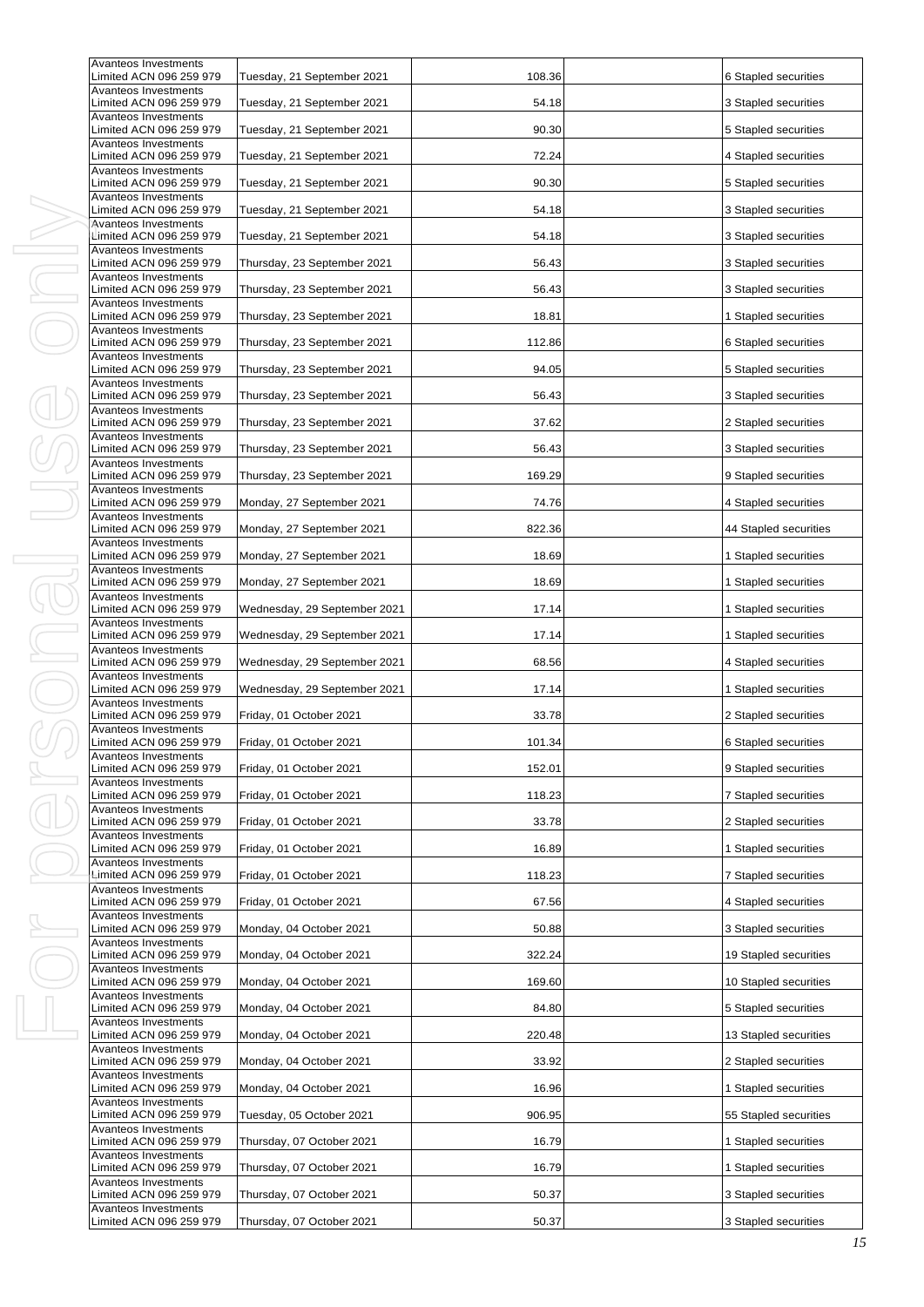| Avanteos Investments<br>Limited ACN 096 259 979                         | Thursday, 07 October 2021 | 67.16  | 4 Stapled securities  |
|-------------------------------------------------------------------------|---------------------------|--------|-----------------------|
| Avanteos Investments<br>Limited ACN 096 259 979                         | Thursday, 07 October 2021 | 16.79  | 1 Stapled securities  |
| Avanteos Investments<br>Limited ACN 096 259 979                         | Thursday, 07 October 2021 | 16.79  | 1 Stapled securities  |
| <b>Avanteos Investments</b><br>Limited ACN 096 259 979                  | Monday, 11 October 2021   | 16.38  | 1 Stapled securities  |
| Avanteos Investments<br>Limited ACN 096 259 979                         | Monday, 11 October 2021   | 98.28  | 6 Stapled securities  |
| Avanteos Investments<br>Limited ACN 096 259 979                         | Monday, 11 October 2021   | 16.38  | 1 Stapled securities  |
| <b>Avanteos Investments</b><br>Limited ACN 096 259 979                  | Monday, 11 October 2021   | 32.76  | 2 Stapled securities  |
| <b>Avanteos Investments</b><br>Limited ACN 096 259 979                  | Monday, 11 October 2021   | 16.38  | 1 Stapled securities  |
| Avanteos Investments<br>Limited ACN 096 259 979                         | Monday, 11 October 2021   | 16.38  | 1 Stapled securities  |
| Avanteos Investments<br>Limited ACN 096 259 979                         | Tuesday, 12 October 2021  | 50.43  | 3 Stapled securities  |
| Avanteos Investments<br>Limited ACN 096 259 979                         | Tuesday, 12 October 2021  | 117.67 | 7 Stapled securities  |
| Avanteos Investments<br>Limited ACN 096 259 979                         | Tuesday, 12 October 2021  | 33.62  | 2 Stapled securities  |
| Avanteos Investments<br>Limited ACN 096 259 979                         | Tuesday, 12 October 2021  | 33.62  | 2 Stapled securities  |
| <b>Avanteos Investments</b><br>Limited ACN 096 259 979                  | Tuesday, 12 October 2021  | 16.81  | 1 Stapled securities  |
| <b>Avanteos Investments</b><br>Limited ACN 096 259 979                  | Tuesday, 12 October 2021  | 84.05  | 5 Stapled securities  |
| <b>Avanteos Investments</b><br>Limited ACN 096 259 979                  | Tuesday, 12 October 2021  | 117.67 | 7 Stapled securities  |
| <b>Avanteos Investments</b><br>Limited ACN 096 259 979                  | Thursday, 21 October 2021 | 68.64  | 4 Stapled securities  |
| Avanteos Investments<br>Limited ACN 096 259 979                         | Thursday, 21 October 2021 | 257.40 | 15 Stapled securities |
| Avanteos Investments<br>Limited ACN 096 259 979                         | Thursday, 21 October 2021 | 85.80  | 5 Stapled securities  |
| Avanteos Investments<br>Limited ACN 096 259 979                         | Thursday, 21 October 2021 | 171.60 | 10 Stapled securities |
| Avanteos Investments<br>Limited ACN 096 259 979                         | Thursday, 21 October 2021 | 17.16  | 1 Stapled securities  |
| Avanteos Investments<br>Limited ACN 096 259 979                         | Thursday, 21 October 2021 | 600.60 | 35 Stapled securities |
| Avanteos Investments<br>Limited ACN 096 259 979                         | Thursday, 21 October 2021 | 308.88 | 18 Stapled securities |
| Avanteos Investments<br>Limited ACN 096 259 979<br>Avanteos Investments | Thursday, 21 October 2021 | 85.80  | 5 Stapled securities  |
| Limited ACN 096 259 979<br>Avanteos Investments                         | Thursday, 21 October 2021 | 102.96 | 6 Stapled securities  |
| Limited ACN 096 259 979                                                 | Thursday, 21 October 2021 | 171.60 | 10 Stapled securities |
| Avanteos Investments<br>Limited ACN 096 259 979<br>Avanteos Investments | Thursday, 21 October 2021 | 223.08 | 13 Stapled securities |
| Limited ACN 096 259 979<br>Avanteos Investments                         | Thursday, 21 October 2021 | 34.32  | 2 Stapled securities  |
| Limited ACN 096 259 979<br>Avanteos Investments                         | Thursday, 21 October 2021 | 274.56 | 16 Stapled securities |
| Limited ACN 096 259 979<br>Avanteos Investments                         | Thursday, 21 October 2021 | 68.64  | 4 Stapled securities  |
| Limited ACN 096 259 979<br><b>Avanteos Investments</b>                  | Thursday, 21 October 2021 | 205.92 | 12 Stapled securities |
| Limited ACN 096 259 979<br>Avanteos Investments                         | Thursday, 21 October 2021 | 188.76 | 11 Stapled securities |
| Limited ACN 096 259 979<br>Avanteos Investments                         | Thursday, 21 October 2021 | 17.16  | 1 Stapled securities  |
| Limited ACN 096 259 979<br>Avanteos Investments                         | Thursday, 21 October 2021 | 17.16  | 1 Stapled securities  |
| Limited ACN 096 259 979<br>Avanteos Investments                         | Thursday, 21 October 2021 | 85.80  | 5 Stapled securities  |
| Limited ACN 096 259 979<br>Avanteos Investments                         | Thursday, 21 October 2021 | 34.32  | 2 Stapled securities  |
| Limited ACN 096 259 979<br>Avanteos Investments                         | Thursday, 21 October 2021 | 34.32  | 2 Stapled securities  |
| Limited ACN 096 259 979<br>Avanteos Investments                         | Thursday, 21 October 2021 | 51.48  | 3 Stapled securities  |
| Limited ACN 096 259 979<br>Avanteos Investments                         | Thursday, 21 October 2021 | 137.28 | 8 Stapled securities  |
| Limited ACN 096 259 979<br>Avanteos Investments                         | Thursday, 21 October 2021 | 102.96 | 6 Stapled securities  |
| Limited ACN 096 259 979<br>Avanteos Investments                         | Thursday, 21 October 2021 | 154.44 | 9 Stapled securities  |
| Limited ACN 096 259 979<br>Avanteos Investments                         | Thursday, 21 October 2021 | 51.48  | 3 Stapled securities  |
| Limited ACN 096 259 979<br>Avanteos Investments                         | Thursday, 21 October 2021 | 17.16  | 1 Stapled securities  |
| Limited ACN 096 259 979                                                 | Thursday, 21 October 2021 | 34.32  | 2 Stapled securities  |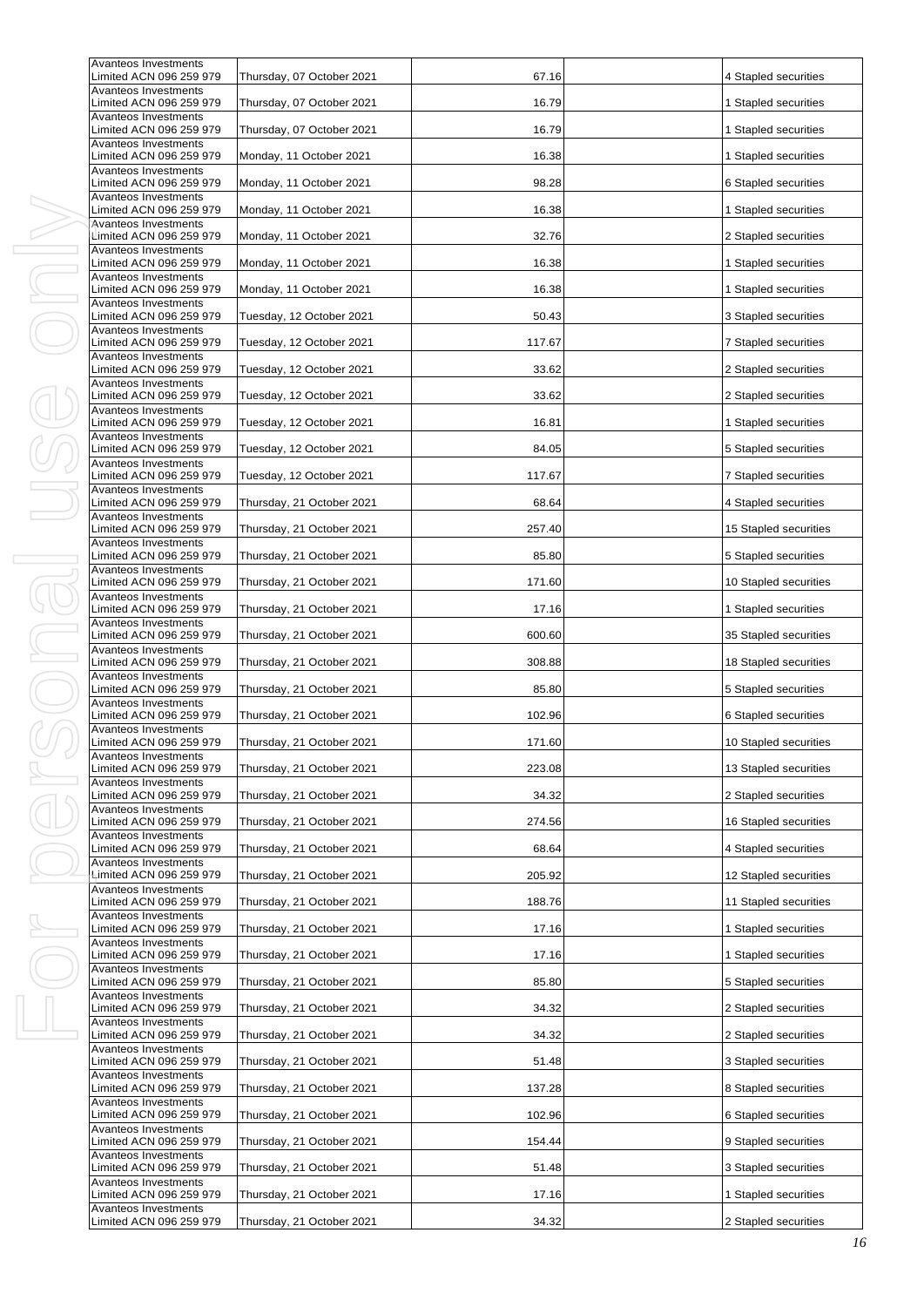| Avanteos Investments<br>Limited ACN 096 259 979                                | Thursday, 21 October 2021   | 171.60     | 10 Stapled securities        |
|--------------------------------------------------------------------------------|-----------------------------|------------|------------------------------|
| Avanteos Investments<br>Limited ACN 096 259 979                                | Thursday, 21 October 2021   | 377.52     | 22 Stapled securities        |
| Avanteos Investments<br>Limited ACN 096 259 979                                | Thursday, 21 October 2021   | 102.96     | 6 Stapled securities         |
| Avanteos Investments<br>Limited ACN 096 259 979                                | Thursday, 21 October 2021   | 360.36     | 21 Stapled securities        |
| Avanteos Investments<br>Limited ACN 096 259 979                                | Thursday, 21 October 2021   | 223.08     | 13 Stapled securities        |
| Avanteos Investments<br>Limited ACN 096 259 979                                | Thursday, 21 October 2021   | 291.72     | 17 Stapled securities        |
| Avanteos Investments<br>Limited ACN 096 259 979                                | Thursday, 21 October 2021   | 17.16      | 1 Stapled securities         |
| Avanteos Investments<br>Limited ACN 096 259 979                                | Thursday, 21 October 2021   | 17.16      | 1 Stapled securities         |
| Avanteos Investments<br>Limited ACN 096 259 979                                | Thursday, 21 October 2021   | 68.64      | 4 Stapled securities         |
| Avanteos Investments<br>Limited ACN 096 259 979                                | Thursday, 21 October 2021   | 51.48      | 3 Stapled securities         |
| Avanteos Investments<br>Limited ACN 096 259 979                                | Thursday, 21 October 2021   | 171.60     | 10 Stapled securities        |
| Avanteos Investments<br>Limited ACN 096 259 979                                | Thursday, 21 October 2021   | 51.48      | 3 Stapled securities         |
| Avanteos Investments<br>Limited ACN 096 259 979                                | Monday, 25 October 2021     | 52.65      | 3 Stapled securities         |
| Avanteos Investments<br>Limited ACN 096 259 979                                | Monday, 25 October 2021     | 17.55      | 1 Stapled securities         |
| Avanteos Investments<br>Limited ACN 096 259 979                                | Monday, 25 October 2021     | 35.10      | 2 Stapled securities         |
| Avanteos Investments<br>Limited ACN 096 259 979                                | Tuesday, 26 October 2021    | 52.83      | 3 Stapled securities         |
| Avanteos Investments<br>Limited ACN 096 259 979                                | Tuesday, 26 October 2021    | 1,373.58   | <b>78 Stapled securities</b> |
| Avanteos Investments<br>Limited ACN 096 259 979                                | Wednesday, 27 October 2021  | 17.63      | 1 Stapled securities         |
| Avanteos Investments<br>Limited ACN 096 259 979                                | Wednesday, 27 October 2021  | 52.89      | 3 Stapled securities         |
| Avanteos Investments<br>Limited ACN 096 259 979                                | Wednesday, 27 October 2021  | 70.52      | 4 Stapled securities         |
| Avanteos Investments<br>Limited ACN 096 259 979                                | Wednesday, 27 October 2021  | 17.63      | 1 Stapled securities         |
| Avanteos Investments<br>Limited ACN 096 259 979                                | Wednesday, 27 October 2021  | 17.63      | 1 Stapled securities         |
| Avanteos Investments<br>Limited ACN 096 259 979                                | Wednesday, 27 October 2021  | 6,992.86   | 398 Stapled securities       |
| Avanteos Investments<br>Limited ACN 096 259 979                                | Friday, 29 October 2021     | 52.56      | 3 Stapled securities         |
| Avanteos Investments<br>Limited ACN 096 259 979                                | Friday, 29 October 2021     | 17.52      | 1 Stapled securities         |
| Avanteos Investments<br>Limited ACN 096 259 979                                | Friday, 29 October 2021     | 788.40     | 45 Stapled securities        |
| Avanteos Investments<br>Limited ACN 096 259 979                                | Friday, 29 October 2021     | 1,033.68   | 59 Stapled securities        |
| Avanteos Investments<br>Limited ACN 096 259 979                                | Thursday, 04 November 2021  | 25,030.63  | 1,303 Stapled securities     |
| Avanteos Investments<br>Limited ACN 096 259 979                                | Thursday, 11 November 2021  | 697.45     | 37 Stapled securities        |
| Avanteos Investments<br>Limited ACN 096 259 979                                | Tuesday, 16 November 2021   | 37.98      | 2 Stapled securities         |
| Avanteos Investments<br>Limited ACN 096 259 979                                | Tuesday, 16 November 2021   | 2,601.63   | 137 Stapled securities       |
| Avanteos Investments<br>Limited ACN 096 259 979                                | Wednesday, 24 November 2021 | 383.60     | 20 Stapled securities        |
| <b>Colonial First State</b><br>Investments Limited (Note 1)                    |                             |            |                              |
| ACN 002 348 352<br>Colonial First State                                        | Monday, 02 August 2021      | 2,296.82   | 138 Stapled securities       |
| Investments Limited (Note 1)<br>ACN 002 348 352                                | Tuesday, 03 August 2021     | 1,901.14   | 116 Stapled securities       |
| <b>Colonial First State</b><br>Investments Limited (Note 1)<br>ACN 002 348 352 | Tuesday, 03 August 2021     | 8,374.83   | 511 Stapled securities       |
| <b>Colonial First State</b><br>Investments Limited (Note 1)                    |                             |            |                              |
| ACN 002 348 352<br><b>Colonial First State</b>                                 | Wednesday, 04 August 2021   | 593.50     | 36 Stapled securities        |
| Investments Limited (Note 1)<br>ACN 002 348 352                                | Wednesday, 04 August 2021   | 2,967.50   | 180 Stapled securities       |
| <b>Colonial First State</b><br>Investments Limited (Note 1)                    |                             |            |                              |
| ACN 002 348 352<br><b>Colonial First State</b>                                 | Thursday, 05 August 2021    | 36,047.25  | 2,165 Stapled securities     |
| Investments Limited (Note 1)<br>ACN 002 348 352<br><b>Colonial First State</b> | Thursday, 05 August 2021    | 7,913.74   | 475 Stapled securities       |
| Investments Limited (Note 1)<br>ACN 002 348 352                                | Friday, 06 August 2021      | 251,692.50 | 15,000 Stapled securities    |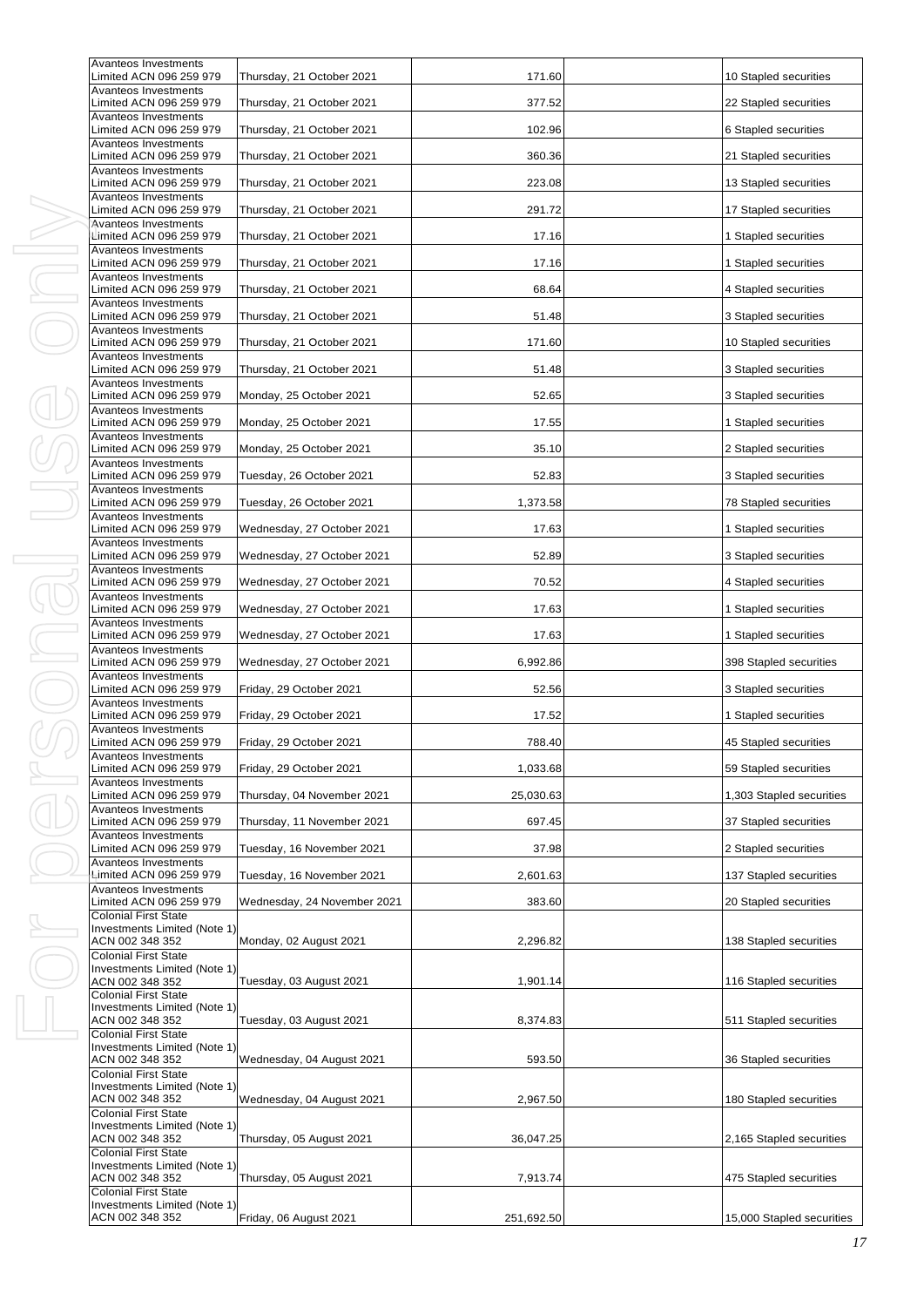| <b>Colonial First State</b><br>Investments Limited (Note 1)                                                   |                           |            |                           |
|---------------------------------------------------------------------------------------------------------------|---------------------------|------------|---------------------------|
| ACN 002 348 352                                                                                               | Friday, 06 August 2021    | 36,179.82  | 2,151 Stapled securities  |
| <b>Colonial First State</b><br>Investments Limited (Note 1)<br>ACN 002 348 352<br><b>Colonial First State</b> | Friday, 06 August 2021    | 10,653.97  | 635 Stapled securities    |
| Investments Limited (Note 1)                                                                                  |                           |            |                           |
| ACN 002 348 352<br><b>Colonial First State</b>                                                                | Monday, 09 August 2021    | 6,836.94   | 408 Stapled securities    |
| Investments Limited (Note 1)<br>ACN 002 348 352<br><b>Colonial First State</b>                                | Wednesday, 11 August 2021 | 824,028.22 | 49,512 Stapled securities |
| Investments Limited (Note 1)<br>ACN 002 348 352                                                               | Thursday, 12 August 2021  | 3,295.00   | 198 Stapled securities    |
| <b>Colonial First State</b><br>Investments Limited (Note 1)<br>ACN 002 348 352<br><b>Colonial First State</b> | Monday, 16 August 2021    | 5,406.04   | 324 Stapled securities    |
| Investments Limited (Note 1)<br>ACN 002 348 352                                                               | Tuesday, 17 August 2021   | 8,652.64   | 520 Stapled securities    |
| <b>Colonial First State</b><br>Investments Limited (Note 1)                                                   |                           |            |                           |
| ACN 002 348 352<br><b>Colonial First State</b>                                                                | Wednesday, 18 August 2021 | 409,710.15 | 24,104 Stapled securities |
| Investments Limited (Note 1)<br>ACN 002 348 352                                                               | Wednesday, 18 August 2021 | 4,371.38   | 256 Stapled securities    |
| <b>Colonial First State</b><br>Investments Limited (Note 1)<br>ACN 002 348 352<br><b>Colonial First State</b> | Thursday, 19 August 2021  | 7,557.60   | 446 Stapled securities    |
| Investments Limited (Note 1)<br>ACN 002 348 352                                                               | Friday, 20 August 2021    | 51,515.20  | 2,977 Stapled securities  |
| <b>Colonial First State</b><br>Investments Limited (Note 1)                                                   |                           |            |                           |
| ACN 002 348 352<br><b>Colonial First State</b>                                                                | Friday, 20 August 2021    | 6,778.39   | 392 Stapled securities    |
| Investments Limited (Note 1)<br>ACN 002 348 352<br><b>Colonial First State</b>                                | Monday, 23 August 2021    | 683,608.76 | 37,659 Stapled securities |
| Investments Limited (Note 1)<br>ACN 002 348 352                                                               | Monday, 23 August 2021    | 34,590.71  | 1,883 Stapled securities  |
| <b>Colonial First State</b><br>Investments Limited (Note 1)<br>ACN 002 348 352<br><b>Colonial First State</b> | Monday, 23 August 2021    | 48,331.47  | 2,631 Stapled securities  |
| Investments Limited (Note 1)<br>ACN 002 348 352                                                               | Monday, 23 August 2021    | 5,686.11   | 310 Stapled securities    |
| <b>Colonial First State</b><br>Investments Limited (Note 1)<br>ACN 002 348 352<br><b>Colonial First State</b> | Tuesday, 24 August 2021   | 272,925.00 | 15,000 Stapled securities |
| Investments Limited (Note 1)<br>ACN 002 348 352                                                               | Tuesday, 24 August 2021   | 45,250.00  | 2,500 Stapled securities  |
| <b>Colonial First State</b><br>Investments Limited (Note 1)<br>ACN 002 348 352                                | Tuesday, 24 August 2021   | 86,626.60  | 4,786 Stapled securities  |
| <b>Colonial First State</b><br>Investments Limited (Note 1)<br>ACN 002 348 352                                | Tuesday, 24 August 2021   | 3,318.50   | 183 Stapled securities    |
| <b>Colonial First State</b><br>Investments Limited (Note 1)                                                   |                           |            |                           |
| ACN 002 348 352<br><b>Colonial First State</b><br>Investments Limited (Note 1)                                | Wednesday, 25 August 2021 | 180,949.00 | 10,000 Stapled securities |
| ACN 002 348 352<br><b>Colonial First State</b>                                                                | Wednesday, 25 August 2021 | 5,972.93   | 330 Stapled securities    |
| Investments Limited (Note 1)<br>ACN 002 348 352<br><b>Colonial First State</b>                                | Thursday, 26 August 2021  | 3,783.42   | 210 Stapled securities    |
| Investments Limited (Note 1)<br>ACN 002 348 352                                                               | Monday, 30 August 2021    | 806,617.08 | 46,198 Stapled securities |
| <b>Colonial First State</b><br>Investments Limited (Note 1)<br>ACN 002 348 352                                | Monday, 30 August 2021    | 4,200.77   | 241 Stapled securities    |
| <b>Colonial First State</b><br>Investments Limited (Note 1)<br>ACN 002 348 352                                | Tuesday, 31 August 2021   | 63,716.18  | 3,565 Stapled securities  |
| <b>Colonial First State</b><br>Investments Limited (Note 1)<br>ACN 002 348 352                                | Tuesday, 31 August 2021   | 748,939.31 | 42,097 Stapled securities |
| <b>Colonial First State</b><br>Investments Limited (Note 1)                                                   |                           |            |                           |
| ACN 002 348 352<br><b>Colonial First State</b><br>Investments Limited (Note 1)                                | Tuesday, 31 August 2021   | 454,252.54 | 25,416 Stapled securities |
| ACN 002 348 352                                                                                               | Tuesday, 31 August 2021   | 2,837.01   | 159 Stapled securities    |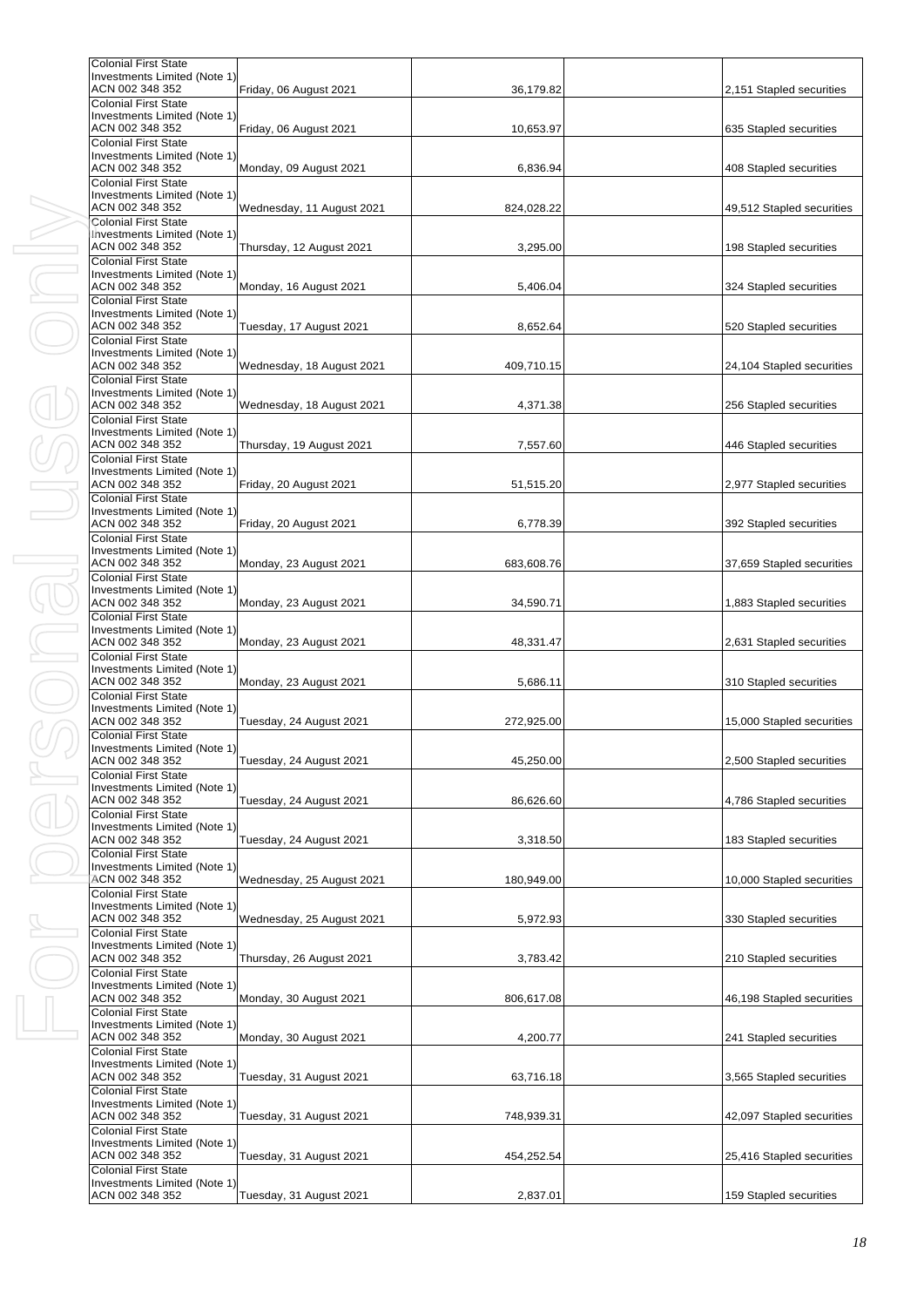|                          | <b>Colonial First State</b>                                 |                              |               |                            |
|--------------------------|-------------------------------------------------------------|------------------------------|---------------|----------------------------|
|                          | Investments Limited (Note 1)<br>ACN 002 348 352             | Tuesday, 31 August 2021      | 50,150.80     | 2,806 Stapled securities   |
|                          | <b>Colonial First State</b>                                 |                              |               |                            |
|                          | Investments Limited (Note 1)                                |                              |               |                            |
|                          | ACN 002 348 352<br><b>Colonial First State</b>              | Wednesday, 01 September 2021 | 2,150.42      | 120 Stapled securities     |
|                          | Investments Limited (Note 1)                                |                              |               |                            |
|                          | ACN 002 348 352                                             | Thursday, 02 September 2021  | 41,365.72     | 2,293 Stapled securities   |
|                          | <b>Colonial First State</b><br>Investments Limited (Note 1) |                              |               |                            |
|                          | ACN 002 348 352                                             | Friday, 03 September 2021    | 1,146,140.75  | 63,166 Stapled securities  |
|                          | <b>Colonial First State</b>                                 |                              |               |                            |
|                          | Investments Limited (Note 1)<br>ACN 002 348 352             |                              |               |                            |
|                          | <b>Colonial First State</b>                                 | Friday, 03 September 2021    | 4,403.33      | 243 Stapled securities     |
|                          | Investments Limited (Note 1)                                |                              |               |                            |
|                          | ACN 002 348 352                                             | Friday, 03 September 2021    | 13,523.34     | 746 Stapled securities     |
|                          | <b>Colonial First State</b><br>Investments Limited (Note 1) |                              |               |                            |
|                          | ACN 002 348 352                                             | Monday, 06 September 2021    | 5,875.24      | 323 Stapled securities     |
|                          | <b>Colonial First State</b>                                 |                              |               |                            |
|                          | Investments Limited (Note 1)<br>ACN 002 348 352             | Tuesday, 07 September 2021   | 2,951.67      | 162 Stapled securities     |
|                          | <b>Colonial First State</b>                                 |                              |               |                            |
|                          | Investments Limited (Note 1)                                |                              |               |                            |
|                          | ACN 002 348 352<br><b>Colonial First State</b>              | Wednesday, 08 September 2021 | 2,910.58      | 163 Stapled securities     |
|                          | Investments Limited (Note 1)                                |                              |               |                            |
|                          | ACN 002 348 352                                             | Thursday, 09 September 2021  | 73,905.53     | 4,169 Stapled securities   |
|                          | <b>Colonial First State</b><br>Investments Limited (Note 1) |                              |               |                            |
|                          | ACN 002 348 352                                             | Thursday, 09 September 2021  | 4,478.23      | 253 Stapled securities     |
|                          | <b>Colonial First State</b>                                 |                              |               |                            |
|                          | Investments Limited (Note 1)<br>ACN 002 348 352             | Friday, 10 September 2021    | 404,246.80    | 22,829 Stapled securities  |
|                          | <b>Colonial First State</b>                                 |                              |               |                            |
|                          | Investments Limited (Note 1)                                |                              |               |                            |
|                          | ACN 002 348 352<br><b>Colonial First State</b>              | Friday, 10 September 2021    | 135,443.22    | 7,658 Stapled securities   |
|                          | Investments Limited (Note 1)                                |                              |               |                            |
|                          | ACN 002 348 352                                             | Friday, 10 September 2021    | 11,655,719.84 | 657,772 Stapled securities |
|                          | <b>Colonial First State</b>                                 |                              |               |                            |
|                          | Investments Limited (Note 1)<br>ACN 002 348 352             | Monday, 13 September 2021    | 46,718.96     | 2,673 Stapled securities   |
|                          | <b>Colonial First State</b>                                 |                              |               |                            |
|                          | Investments Limited (Note 1)<br>ACN 002 348 352             |                              |               | 2,944 Stapled securities   |
|                          | <b>Colonial First State</b>                                 | Monday, 13 September 2021    | 51,578.88     |                            |
|                          | Investments Limited (Note 1)                                |                              |               |                            |
|                          | ACN 002 348 352<br><b>Colonial First State</b>              | Monday, 13 September 2021    | 3,357.54      | 192 Stapled securities     |
|                          | Investments Limited (Note 1)                                |                              |               |                            |
| $\overline{\phantom{a}}$ | ACN 002 348 352                                             | Wednesday, 15 September 2021 | 19,288.80     | 1,080 Stapled securities   |
|                          | <b>Colonial First State</b><br>Investments Limited (Note 1) |                              |               |                            |
|                          | ACN 002 348 352                                             | Thursday, 16 September 2021  | 26,585.09     | 1,480 Stapled securities   |
|                          | Colonial First State                                        |                              |               |                            |
|                          | Investments Limited (Note 1)<br>ACN 002 348 352             | Friday, 17 September 2021    | 819,901.09    | 45,912 Stapled securities  |
|                          | <b>Colonial First State</b>                                 |                              |               |                            |
|                          | Investments Limited (Note 1)                                |                              |               |                            |
|                          | ACN 002 348 352<br><b>Colonial First State</b>              | Friday, 17 September 2021    | 42,332.73     | 2,361 Stapled securities   |
|                          | Investments Limited (Note 1)                                |                              |               |                            |
|                          | ACN 002 348 352                                             | Friday, 17 September 2021    | 53,492.94     | 2,989 Stapled securities   |
|                          | <b>Colonial First State</b><br>Investments Limited (Note 1) |                              |               |                            |
|                          | ACN 002 348 352                                             | Friday, 17 September 2021    | 218,279.82    | 12,174 Stapled securities  |
|                          | <b>Colonial First State</b>                                 |                              |               |                            |
|                          | Investments Limited (Note 1)<br>ACN 002 348 352             | Friday, 17 September 2021    | 36,169.03     | 2,021 Stapled securities   |
|                          | <b>Colonial First State</b>                                 |                              |               |                            |
|                          | Investments Limited (Note 1)                                |                              |               |                            |
|                          | ACN 002 348 352<br><b>Colonial First State</b>              | Monday, 20 September 2021    | 65,852.14     | 3,698 Stapled securities   |
|                          | Investments Limited (Note 1)                                |                              |               |                            |
|                          | ACN 002 348 352                                             | Monday, 20 September 2021    | 66,483.12     | 3,734 Stapled securities   |
|                          | <b>Colonial First State</b><br>Investments Limited (Note 1) |                              |               |                            |
|                          | ACN 002 348 352                                             | Monday, 20 September 2021    | 119,377.91    | 6,689 Stapled securities   |
|                          | <b>Colonial First State</b>                                 |                              |               |                            |
|                          | Investments Limited (Note 1)<br>ACN 002 348 352             | Tuesday, 21 September 2021   | 261,156.87    | 14,257 Stapled securities  |
|                          | <b>Colonial First State</b>                                 |                              |               |                            |
|                          | Investments Limited (Note 1)                                |                              |               |                            |
|                          | ACN 002 348 352                                             | Tuesday, 21 September 2021   | 27,124.56     | 1,485 Stapled securities   |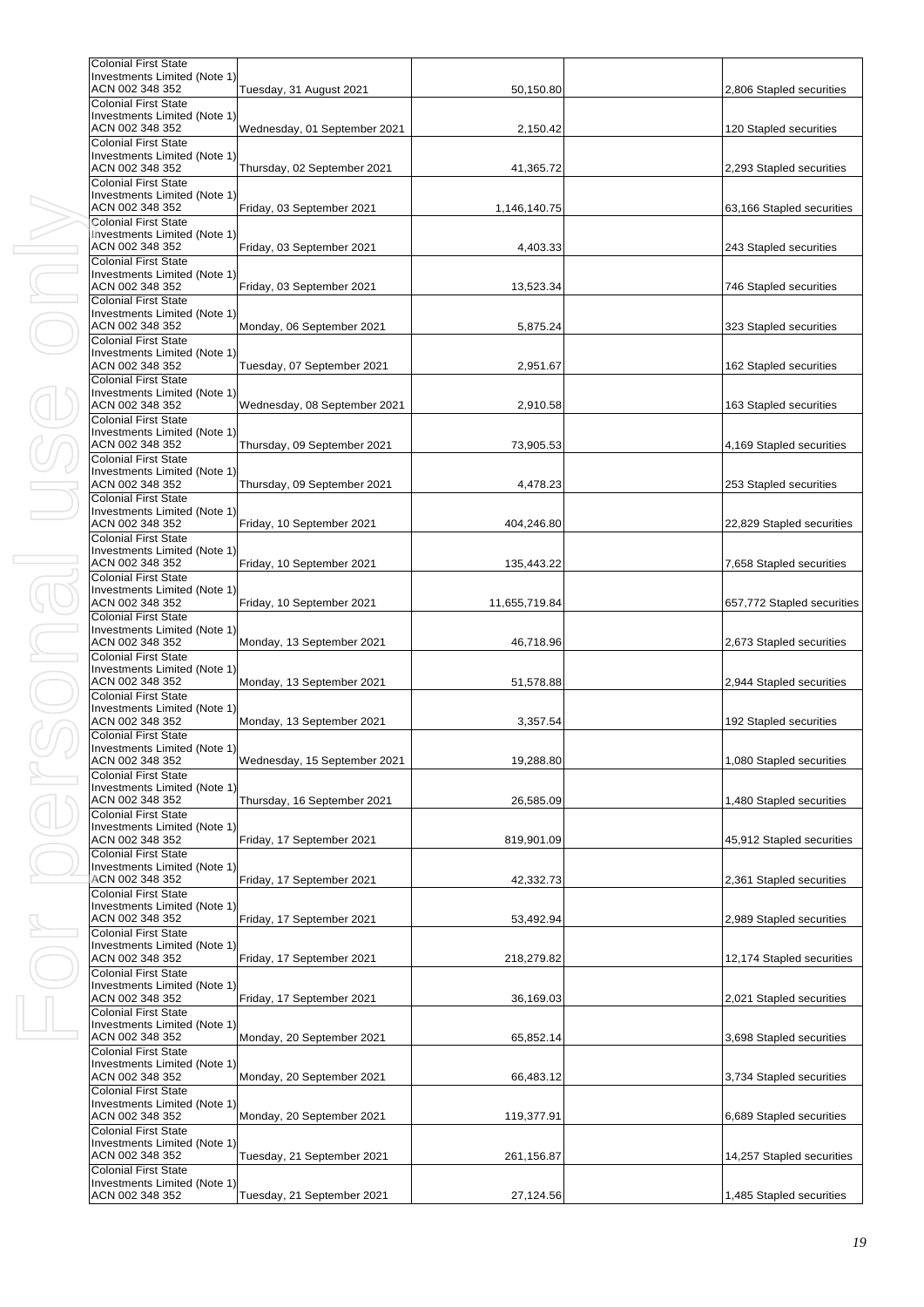| <b>Colonial First State</b><br>Investments Limited (Note 1)                                                   |                             |            |                           |
|---------------------------------------------------------------------------------------------------------------|-----------------------------|------------|---------------------------|
| ACN 002 348 352                                                                                               | Thursday, 23 September 2021 | 11,397.36  | 600 Stapled securities    |
| <b>Colonial First State</b><br>Investments Limited (Note 1)<br>ACN 002 348 352                                | Friday, 24 September 2021   | 826,967.42 | 44,671 Stapled securities |
| <b>Colonial First State</b><br>Investments Limited (Note 1)<br>ACN 002 348 352                                | Monday, 27 September 2021   | 489,337.06 | 26,310 Stapled securities |
| <b>Colonial First State</b><br>Investments Limited (Note 1)                                                   |                             |            |                           |
| ACN 002 348 352<br><b>Colonial First State</b>                                                                | Monday, 27 September 2021   | 118,837.80 | 6,372 Stapled securities  |
| Investments Limited (Note 1)<br>ACN 002 348 352                                                               | Tuesday, 28 September 2021  | 81,042.50  | 4,631 Stapled securities  |
| <b>Colonial First State</b><br>Investments Limited (Note 1)<br>ACN 002 348 352                                | Thursday, 30 September 2021 | 53,918.63  | 3,132 Stapled securities  |
| <b>Colonial First State</b><br>Investments Limited (Note 1)<br>ACN 002 348 352<br><b>Colonial First State</b> | Thursday, 30 September 2021 | 137,850.40 | 8,000 Stapled securities  |
| Investments Limited (Note 1)<br>ACN 002 348 352<br><b>Colonial First State</b>                                | Friday, 01 October 2021     | 44,958.41  | 2,676 Stapled securities  |
| Investments Limited (Note 1)<br>ACN 002 348 352                                                               | Friday, 01 October 2021     | 58,802.10  | 3,500 Stapled securities  |
| <b>Colonial First State</b><br>Investments Limited (Note 1)<br>ACN 002 348 352                                | Tuesday, 05 October 2021    | 28,926.56  | 1,736 Stapled securities  |
| <b>Colonial First State</b><br>Investments Limited (Note 1)<br>ACN 002 348 352                                |                             |            |                           |
| <b>Colonial First State</b><br>Investments Limited (Note 1)                                                   | Tuesday, 05 October 2021    | 15,141.13  | 910 Stapled securities    |
| ACN 002 348 352<br><b>Colonial First State</b>                                                                | Thursday, 07 October 2021   | 10,098.55  | 602 Stapled securities    |
| Investments Limited (Note 1)<br>ACN 002 348 352<br><b>Colonial First State</b>                                | Friday, 08 October 2021     | 100,728.00 | 6,000 Stapled securities  |
| Investments Limited (Note 1)<br>ACN 002 348 352                                                               | Friday, 08 October 2021     | 123,189.68 | 7,324 Stapled securities  |
| <b>Colonial First State</b><br>Investments Limited (Note 1)<br>ACN 002 348 352<br><b>Colonial First State</b> | Friday, 08 October 2021     | 112,410.62 | 6,682 Stapled securities  |
| Investments Limited (Note 1)<br>ACN 002 348 352<br><b>Colonial First State</b>                                | Monday, 11 October 2021     | 16,015.97  | 960 Stapled securities    |
| Investments Limited (Note 1)<br>ACN 002 348 352<br><b>Colonial First State</b>                                | Wednesday, 13 October 2021  | 356,301.88 | 21,022 Stapled securities |
| Investments Limited (Note 1)<br>ACN 002 348 352                                                               | Thursday, 14 October 2021   | 41,661.89  | 2,413 Stapled securities  |
| <b>Colonial First State</b><br>Investments Limited (Note 1)<br>ACN 002 348 352                                | Thursday, 14 October 2021   | 2,399.77   | 139 Stapled securities    |
| <b>Colonial First State</b><br>Investments Limited (Note 1)<br>ACN 002 348 352                                | Friday, 15 October 2021     | 2,832.84   | 166 Stapled securities    |
| <b>Colonial First State</b><br>Investments Limited (Note 1)<br>ACN 002 348 352                                | Wednesday, 20 October 2021  | 52,931.89  | 3,081 Stapled securities  |
| <b>Colonial First State</b><br>Investments Limited (Note 1)                                                   |                             |            |                           |
| ACN 002 348 352<br><b>Colonial First State</b><br>Investments Limited (Note 1)                                | Wednesday, 20 October 2021  | 8,800.58   | 515 Stapled securities    |
| ACN 002 348 352<br><b>Colonial First State</b>                                                                | Thursday, 21 October 2021   | 110,239.25 | 6,365 Stapled securities  |
| Investments Limited (Note 1)<br>ACN 002 348 352                                                               | Thursday, 21 October 2021   | 31,036.72  | 1,792 Stapled securities  |
| <b>Colonial First State</b><br>Investments Limited (Note 1)<br>ACN 002 348 352                                | Thursday, 21 October 2021   | 492,701.41 | 28,456 Stapled securities |
| <b>Colonial First State</b><br>Investments Limited (Note 1)<br>ACN 002 348 352                                | Friday, 22 October 2021     | 149,361.24 | 8,486 Stapled securities  |
| <b>Colonial First State</b><br>Investments Limited (Note 1)                                                   |                             |            |                           |
| ACN 002 348 352<br><b>Colonial First State</b>                                                                | Friday, 22 October 2021     | 42,066.15  | 2,390 Stapled securities  |
| Investments Limited (Note 1)<br>ACN 002 348 352<br><b>Colonial First State</b>                                | Monday, 25 October 2021     | 149,287.41 | 8,486 Stapled securities  |
| Investments Limited (Note 1)<br>ACN 002 348 352                                                               | Monday, 25 October 2021     | 42,045.36  | 2,390 Stapled securities  |